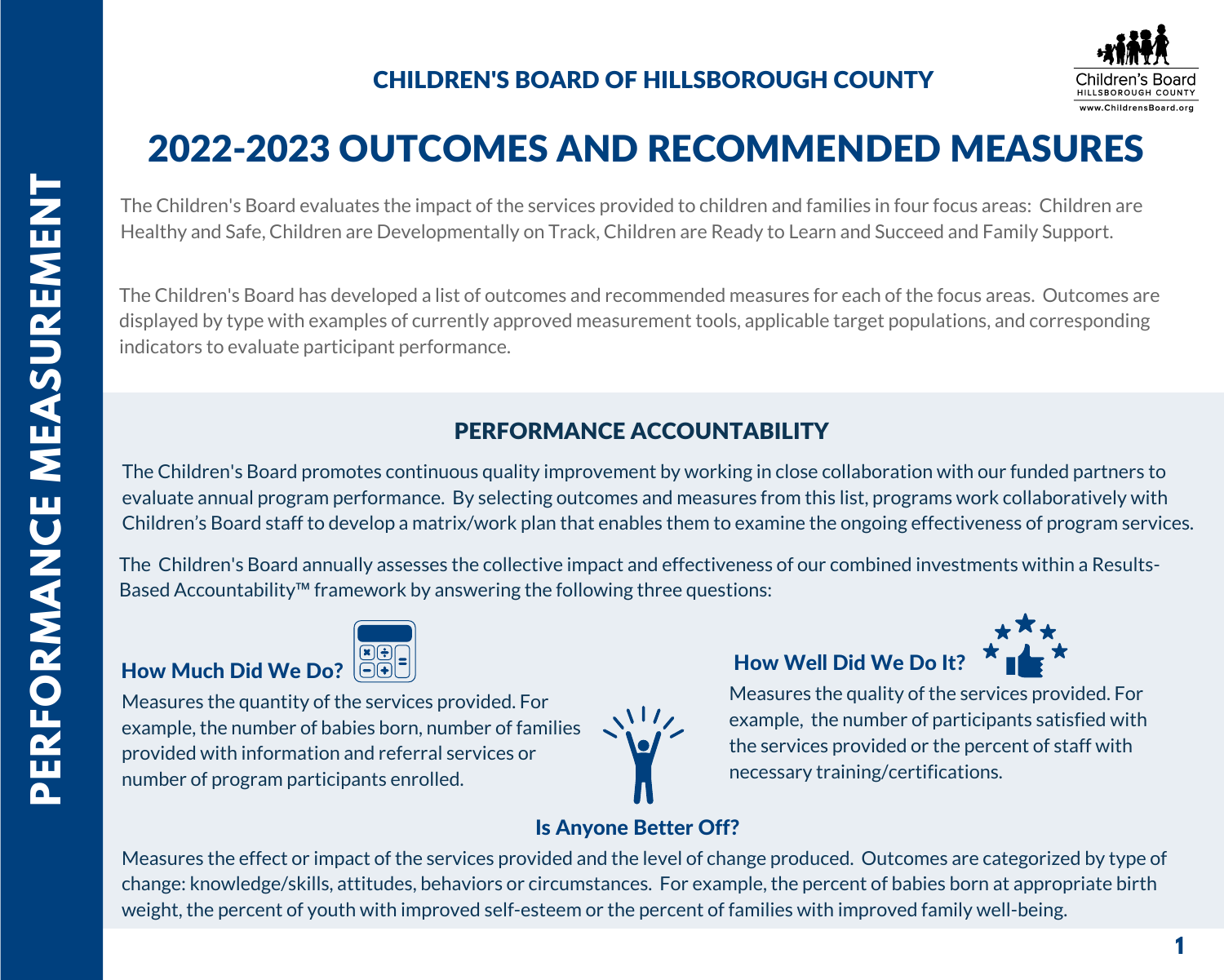# CHILDREN ARE HEALTHY AND SAFE

The primary goal of Children are Healthy and Safe is to improve overall community health by supporting pregnant women to seek prenatal care, postpartum support, and care for children as they grow.

# **CHILDREN ARE** DEVELOPMENTALLY ON TRACK

The primary goal of Children are Developmentally on Track is the early identification of children with special needs through developmental screening and referral linkages.



Racial Equity/ Underserved

Parents/Caregivers /Professionals

Children Birth - Preschool Age

TARGET POPULATIONS

Elementary School Age Children



Youth (Up to Age 14)

# CHILDREN ARE READY **FAMILY SUPPORT** TO LEARN AND SUCCEED

The primary goal of Children are Ready to Learn and Succeed is to support children who are getting ready to enter Kindergarten and provide the necessary resources throughout their school years.

The primary goal of Family Support is to assist families in attaining services that increase formal and informal supports to improve their overall stability and security.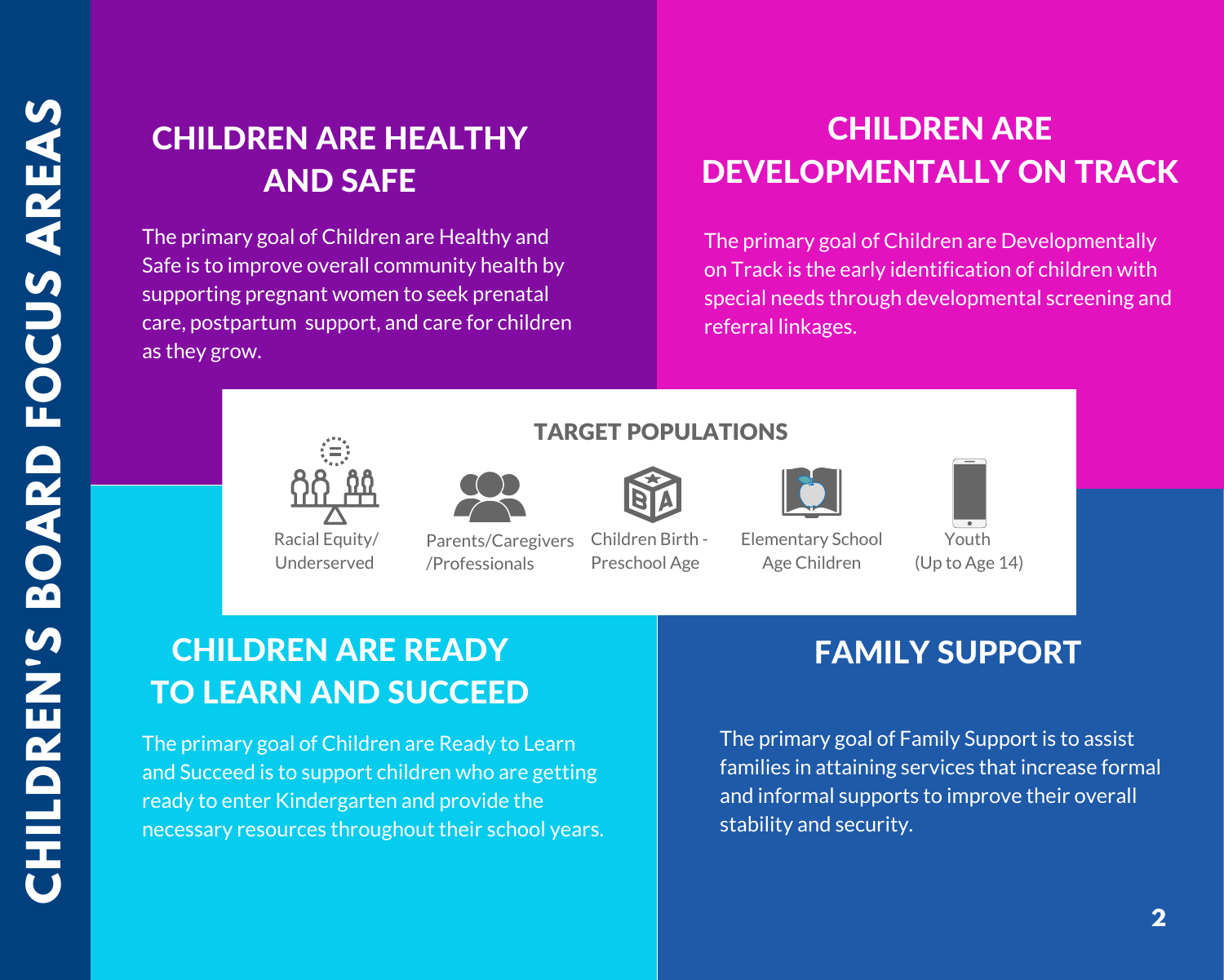# DEFINITIONS

- FOCUS AREA Desired results or conditions for children in our community. Example: Children are Developmentally on Track
- OUTCOME TYPE Outcomes are categorized by the type of expected change shown by participants knowlege/skills, attitudes, behaviors and circurmstances. Example: BEHAVIOR
	- **OUTCOME** Outcomes are the desired participant change that is expected to occur as a result of program activities and services. Example: At least 85% of a minimum of # children demonstrate improved social-emotional competence.
- MEASUREMENT Instruments/tools used to measure the degree of participant change. Example: Eyberg Child Behavior Inventory (ECBI)
	- Quantifiable evidence that demonstrates the minimum expected level of change that is required to achieve the outcome. INDICATOR

Example: A decrease from pretest to posttest of 7 raw score points on the ECBI Intensity Scale for participants with pretest raw scores of at least 131 (clinical range) or a posttest score of 130 or below for participants scoring 130 or below (normative range) at pretest.

TARGET

The identified age group of the participants to be measured for each outcome.

Example: **POPULATIONS** 



Children Birth - Preschool Age

EQUITY Emphasis on providing racial equity/underserved populations with the level of resources and opportunities needed to achieve the same outcomes given disproportionate circumstances. Example: Reduced health disparities in the (proposed) target population with increased opportunities for adequate prenatal care.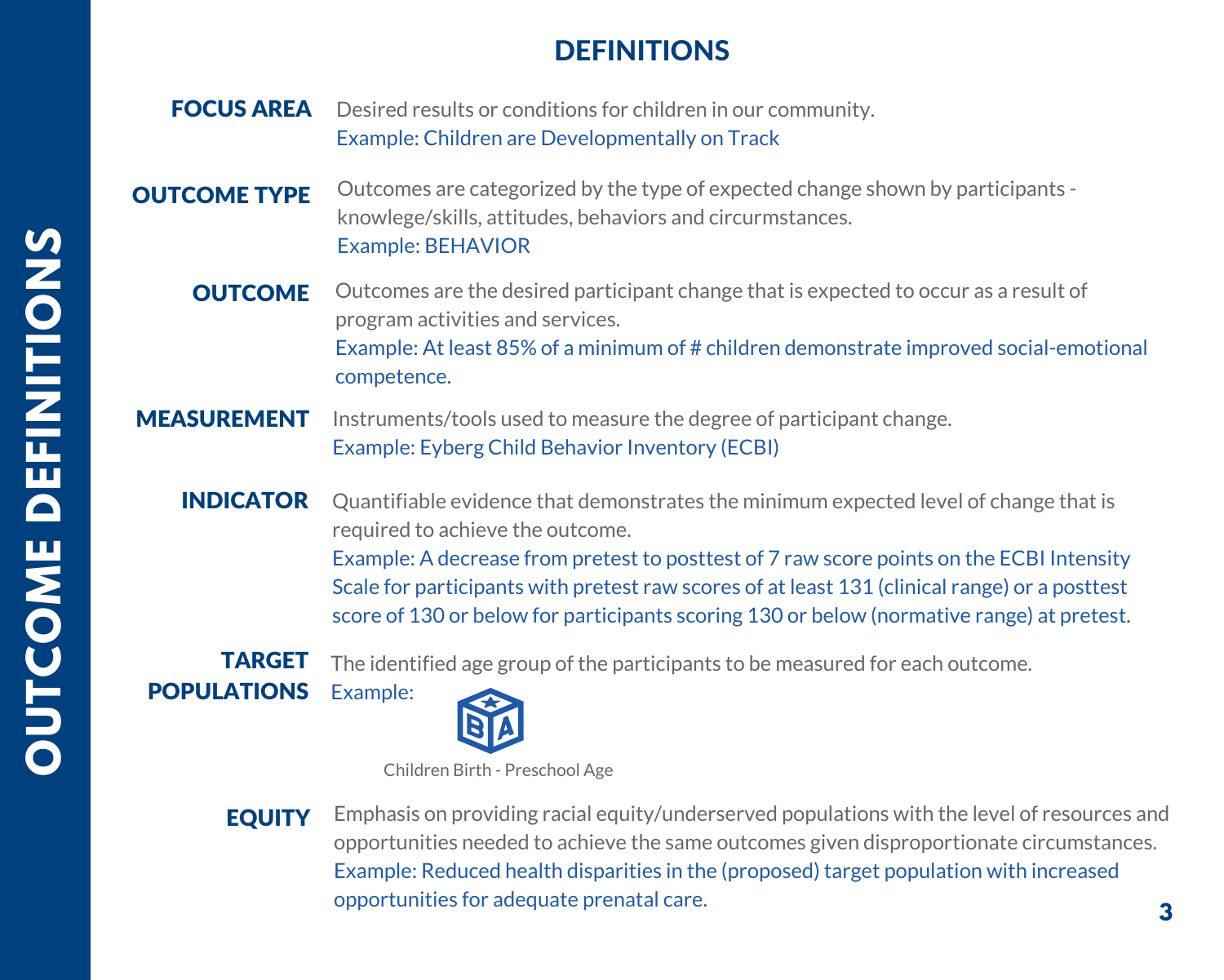# KNOWLEDGE/SKILLS

# TARGET POPULATIONS

# 1. At least 85% of a minimum of # individuals (parents/caregivers, professionals, children) have increased knowledge of appropriate health and safety practices.

1. **Life Skills Progression (Safety Subscale)**: A score of at least 4 on the Safety Subscale.

2. **Curriculum Based (per program model)**. (e.g., nutrition, oral health, safe sleep, newborn care, safe food handling, exercise, wellness, etc.)

# ATTITUDES

# 2. At least 85% of a minimum of # pregnant individuals have improved attitudes towards breastfeeding.

1. **Iowa Infant Feeding Attitude Scale**: An increase in total score from pretest to posttest with posttest total scores of at least 55.

- 2. **Modified Breastfeeding Attrition Prediction Tool Revised (BAPT)**
- 3. **Breastfeeding Self-Efficacy Scale-SF (Short Form)**

# BEHAVIOR

### 3. At least 80% of a minimum of # individuals (parents/caregivers, professionals, children) demonstrate appropriate health and safety practices.

- 1. **Heartsaver CPR AED Skills Sheet:** Assessment or Grade of"Pass" on CPR testing checklist.
- 2. **Heartsaver Pediatric First Aid Skills Sheet:** Assessment or Grade of"Pass" on First Aid Skills Checklist.
- 3. **Curriculum Based Observation Measures (per program model)** (e.g., hand-washing, healthy eating, dental hygiene, bike/pedestrian safety)
- 4. **Child Passenger Safety Seat Checklist**
- 5. **Food Diaries (3 day, weekly)**

#### 4. At least 75% of a minimum of # pregnant individuals attend routine prenatal care visits as prescribed by physician. Updated: Equity Target Population



2. **Life Skills Progression (Prenatal Care Scale)**: A score of at least 3 on the Prenatal Care Scale.







X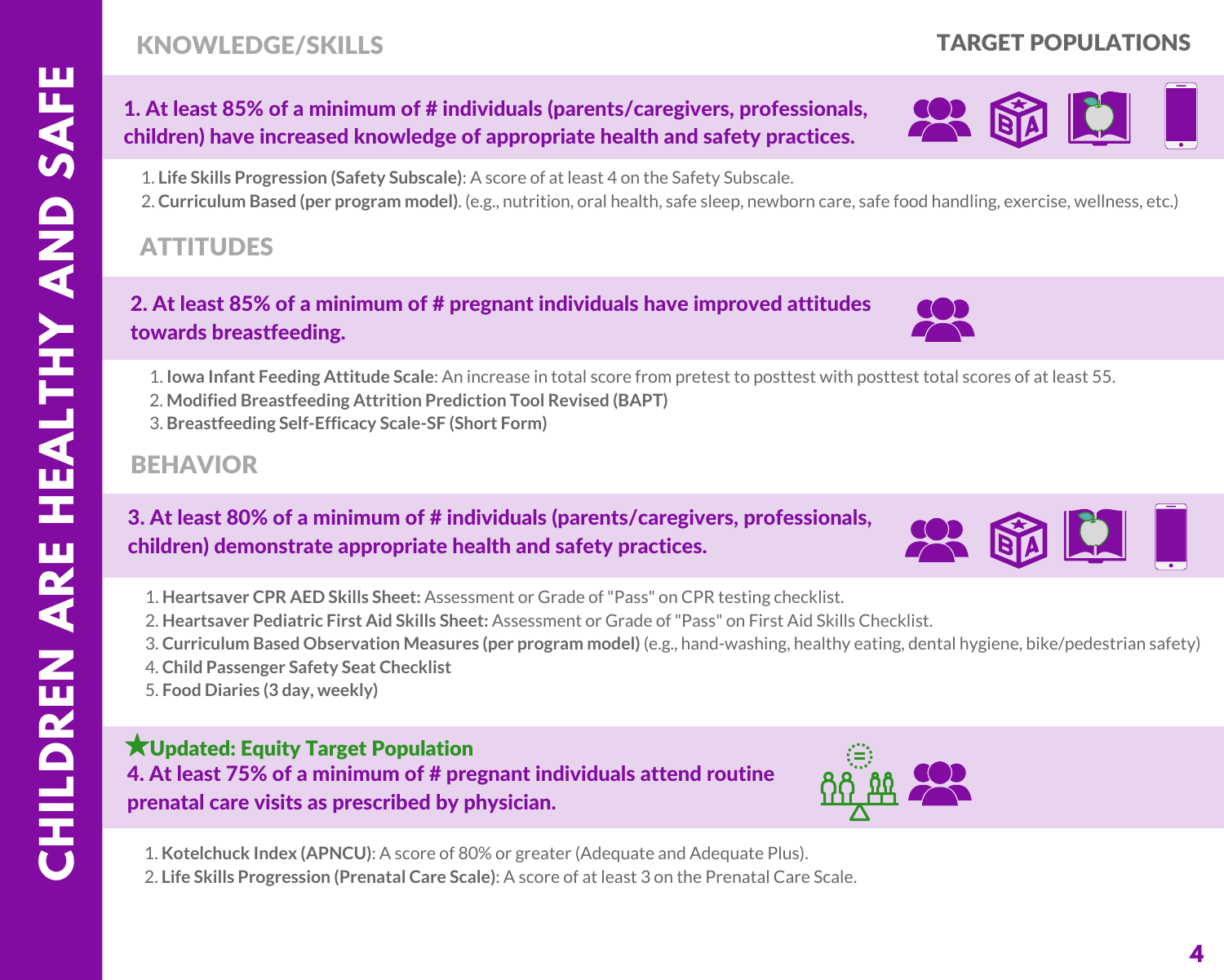# BEHAVIOR TARGET POPULATIONS

5. At least 70% of a minimum of # pregnant individuals receive adequate prenatal care prior to 20 weeks gestation. Updated: Equity Target Population

1. **Hospital Discharge Records or Birth Certificate**: Prenatal care is received by at least 20th week gestation.

### Updated: Equity Target Population

6. At least 80% of a minimum of # mothers initiate breastfeeding.

1. **Hospital Breastfeeding Records**: Breastfeeding (including expressing) is initiated following birth.

# Updated: Equity Target Population

7. At least 65% of a minimum of # mothers sustain breastfeeding.

1. **Case Notes or Program Client File**: Postnatal mothers will sustain breastfeeding for at least 2 months. 2. **Life Skills Progression (Breastfeeding Scale)**: A score of at least 4 on the LSP Breastfeeding Scale.

### 8. At least 90% of a minimum of # children attend well-baby/well-child visits as prescribed by physician.

1. **Pediatric Health Record**: Child's pediatric health record shows evidence of child attending an adequate number of prescribed visits (7 out of 9 prescribed visits during the first 2 years of life; 5 out of 6 prescribed visits in the first year of life or 2 out of 3 prescribed visits between 12 and 24 months of age; 1 out of 2 prescribed visits between 30 months and 3 years of age; 1 out of 1 prescribed visit annually for 4 years of age of older).

**2. Life Skills Progression (Child Well Care Scale)**: A score of at least 4 on the LSP Child Well Care Scale. 3. **Well Visit Planner Questionnaire**







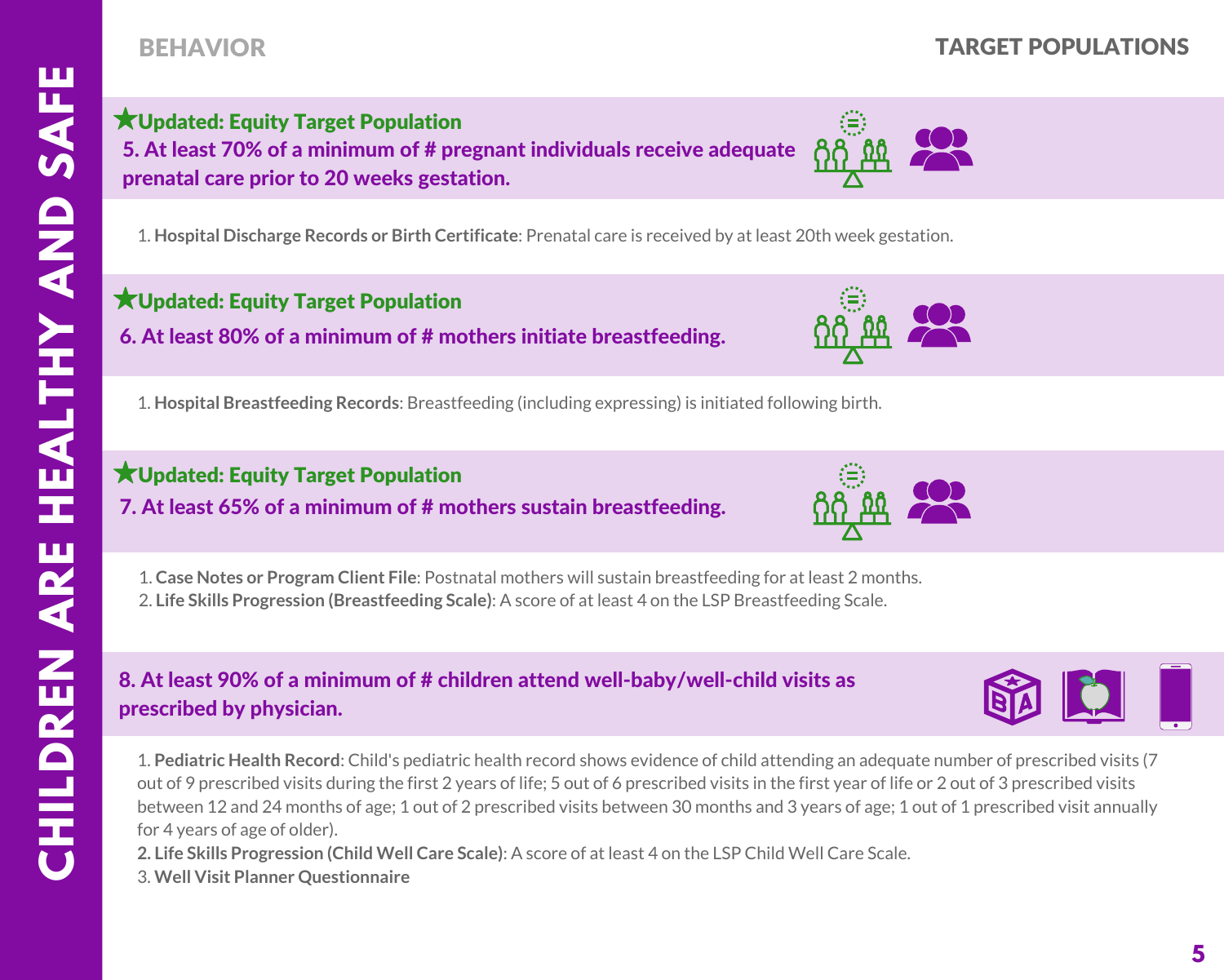# 9. At least 80% of a minimum of # parents/caregivers exhibit fewer symptoms of depression.

1. **Edinburgh Postnatal Depression Scale**: Edinburgh Postnatal Depression Scale (EPDS) total score of 12 or lower (Females); Total EPDS score of 10 or lower (Males).

2. **Patient Health Questionnaire (PHQ-9**): A total score of 9 or lower on the final Patient Health Questionnaire PHQ-9 (Pre-natal) for participants scoring 14 or lower at initial screening or a decrease in total score from initial to final score for participants scoring 15 or above at initial screening.

3. **Center for Epidemiologic Studies Depression Scale Revised (CESD-R):** A total score of 15 or lower on the posttest CESD-R for participants scoring below 16 at initial pretest screening OR a decrease in total score from initial pretest screening to posttest for participants scoring 16 or above at initial pretest screening.

4. **Model-Based (program specific)**

# 10. At least 85% of a minimum of # individuals (parents/caregivers, children) demonstrate increased physical activity.

1.**Energy Expenditure: Metabolic Equivalent Tasks (METs)**/MET-Minutes per week of Moderate and Vigorous Physical Activity (MVPA) 2. **Monitor-based activity measures** (motion/physiological sensor devices)

- 3. **Previous Day Physical Activity Recall/3 Day Physical Activity Recall**
- 4. **Children's Physical Activity Questionnaire/Youth Physical Activity Questionnaire**

# **CIRCUMSTANCE**

**CHII II II LDREN**

**A**

**A**

**Y**

**A**

**N**

**D**

**S** 

**FE**

**A**

**RE**

**HE**

**LTH**

# 11. At least 90% of a minimum of # babies born at appropriate birth weight.

1. **Hospital Discharge Records or Birth Certificate**: Infants weighing at least 5.5 pounds (5lbs. 8 ozs) or more.

# 12. At least 90% of a minimum of # babies born at term.



# 13. At least 90% of a minimum of # babies born substance-free.

1. **Drug Screen or Hospital Record**: Babies born will be substance-free (with the exception of Methadone or Suboxone)





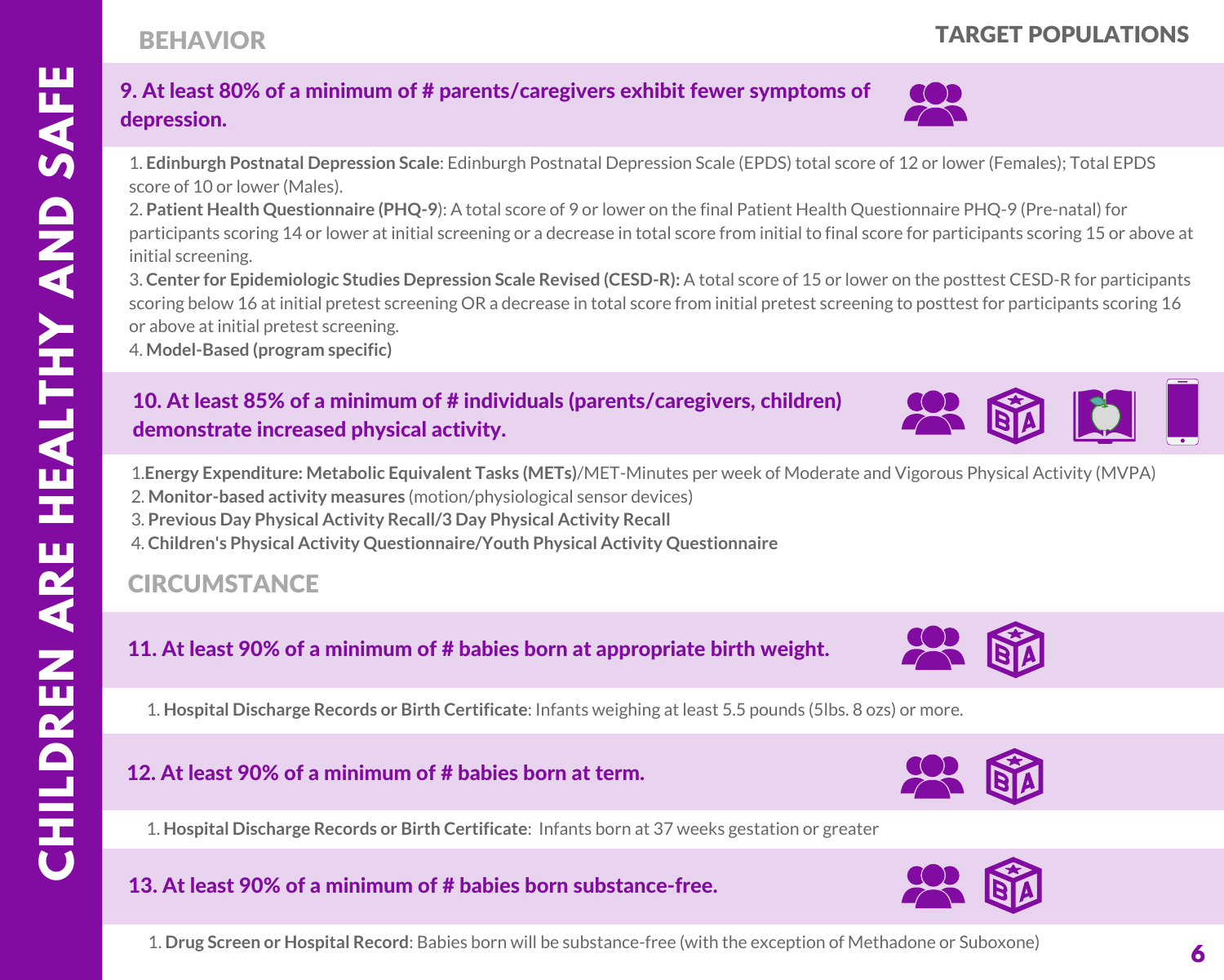### 14. At least 90% of a minimum of # children have decreased vulnerability to contracting preventable diseases.

1. Florida Department of Health Florida Certificate of Immunization (HCHD blue form) or Florida Shots Record (must be administering **immunizations)**: Health Care Provider signs off that Part-A Immunizations are Complete OR Part-B Temporary Medical Exemption is complete and that immunizations are on schedule to be completed (680 form) or Part C-Medical Exemption. 2. **Model-Based (program specific)**

#### 15. At least 80% of a minimum of # children with improved physical fitness.

1. Body Mass Index (BMI) Charts/CDC Growth Chart: A 1% decrease in BMI percentile from pretest to posttest for participants with pretest BMI percentiles of 85 or higher (overweight or obese) OR maintain BMI percentiles from pretest to posttest for participants with **pretest BMI percentiles of 84 or lower.**

- 2. **VO2 Max/Fitness Calculator**
- 3. **FitnessGram/Progressive Aerobic Cardiovascular Endurance Run (PACER)**
- 4. **Resting Heart Rate**
- 5. **Body Composition (% Body Fat)** (calipers, bioelectrical impedance analysis)

 (Examples: drowning, shaken baby, unsafe sleep, exposure to dangers such as 16. At least 85% of a minimum of # children at reduced risk of unintentional injury poison, weapons or other unsafe conditions).

1. **Life Skills Progression (Safety Subscale)**: A score of at least 4 on the LSP Safety Subscale.

2. **TIPP/Framingham Safety Survey**

3. **Strengths and Difficulties Questionnaire Parent/Teacher version:** A decrease in total externalizing problem score (sum of hyperactivity and conduct subscales) for pretest scores of 11 or higher (4 band categorization) or maintenance of pretest total externalizing problem scores of 10 or lower (close to average or slightly raised) at posttest.

4. **Curriculum-Based (Program Specific)**

#### 17. At least 90% of a minimum of # families have safer housing.



### CIRCUMSTANCE TARGET POPULATIONS



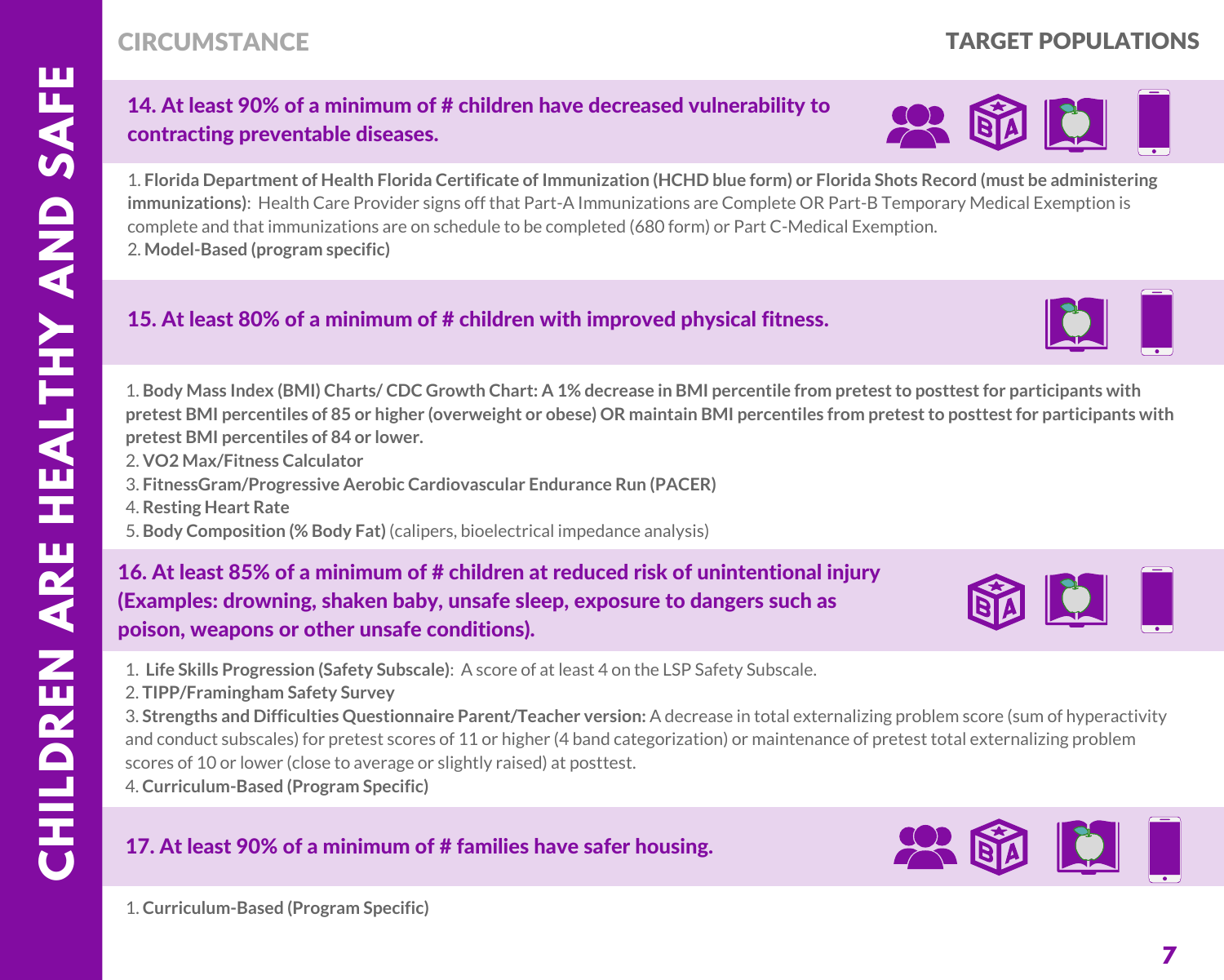# BEHAVIOR

# TARGET POPULATIONS

#### 1. At least 85% of a minimum of # parents/caregivers demonstrate behavior consistent with knowledge of age-appropriate child development and expectations.



1. **Parent Education Profile (PEP) Scale I**: Minimum posttest score of at least a 3 with no decreases from pretest to posttest on Scale I of the PEP.

2. **Nurturing Skills Competency Scale**: 1. A minimum posttest raw score of 40 on Part (C) (Use of Nurturing Skills) of the Nurturing Skills Competency Scale 2.0-B5 Short Version (Parent version). 2. A minimum posttest raw score of 40 on Part (F) (Use of Nurturing Skills) of the Nurturing Skills Competency Scale 2.0 Long Form (Parent version). 3. Posttest Sten score of 4 or higher on Part (F) (About My Use of Nurturing Skills) of the Nurturing Skills Competency Scale 3.0 Short Version (Parent version).

3. **The University of Idaho Survey of Parenting Practices (UISPP)**: A 1 step increase in average NOW scores from average THEN scores on the UISPP (completed first year parents/caregivers only).

4. **Home Observation for Measurement ofthe Environment(HOME)**: An increase of at least 3 points in pretest total scores to posttest total scores for participants scoring below the median score (Infant/Toddler median score = 32; Early Childhood median score = 40) at pretest OR maintenance of at least the median score with no decreases at posttest for participants scoring at or above the median score at pretest.

5. **Parenting Interactions with Children Checklist of Observations Linked to Outcomes (PICCOLO)** (ages 10-47 months): Total domain scores within at least average scoring grid ranges by child age at posttest.

6. **Model-based (program specific)**.

 development. *(Note: cannot be combined with parent involvement outcome under* 2. At least 85% of a minimum of # parents/caregivers support their child's healthy *Children are Ready to Learn and Succeed birth - age 5 focus area)*



1. **ASQ-3 Parent Conference Form**: Completed ASQ3 Parent Conference Form with verified completion of activities. 2. **Life Skills Progression (Nurturing, Discipline, Support of Development Scales)**: Score of at least a 4 on the final post LSP measure

for question 5 – nurturing, and 6 – discipline and 7 support of development.

3. **Curriculum-based (program specific)**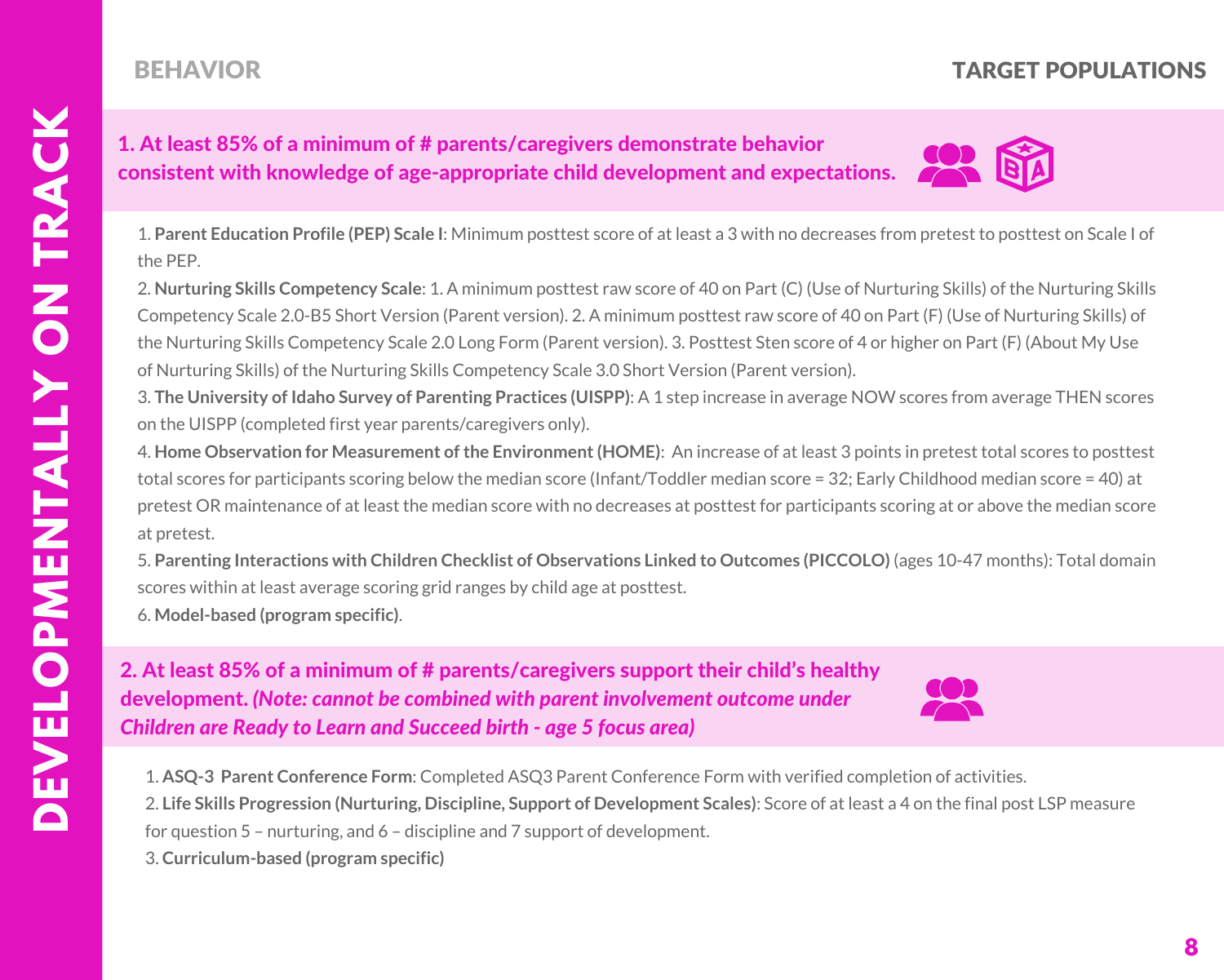**D**

# TARGET POPULATIONS

#### 3. At least 75% of a minimum of # children demonstrate improved social-emotional competence.

1. **Social Skills Improvement System (SSIS) Rating Scales** (ages 3 and up)

2. **Eyberg Child Behavior Inventory** (ages 2 and up): A decrease from pretest to posttest of 7 raw score points on the ECBI Intensity Scale for participants with pretest raw scores of at least 131 (clinical range) or a posttest score of 130 or below for participants scoring 130 or below (normative range) at pretest.

- 3. **BRIGANCE Inventory of Early Development**
- 4. **Preschool and Kindergarten Behavior Scales 2nd Edition (PKBS-2)** (ages 3-6)
- 5. **Model-based (program specific)**.

BEHAVIOR

#### 4. At least 85% of a minimum of # children demonstrate a secure attachment to a nurturing caregiver.

1. **Crowell Procedure**: A posttest rating of No/Little Concern for all Parent/Child Interactions identified as Needs Improvement or Primary Focus of Treatment at pretest.

2. **The Observing the Parent-Child Relationship (PCR) Scale**: A final total score of at least 30 points with no decreases in total score from pretest.

3. **Kerns Security Scale (ages 5-14):** An increase in total score from pretest to posttest for participants scoring below 40 at pretest or maintain total pretest scores (with no decreases) of at least 40 at posttest on the Kerns Security Scale.

4. **Modified Brief Attachment Scale (infants to age 4):** An increase in total score from pretest to posttest for participants scoring below 10 at pretest or maintain total pretest scores (with no decreases) of at least 10 on the Modified Brief Attachment Scale.

# **CIRCUMSTANCE**

5. At least 95% of a minimum of # children (34 months of age or younger) will access developmental screening services for early identification of developmental concerns.

1. **Case Notes (including screening scores), referral consentforms**: Total area scores are above the cutoff OR total area scores are close to cutoff and re-screening scores are above the cutoff OR total area scores are close or below cutoff with a referral date to Early Steps (within the fiscal year).





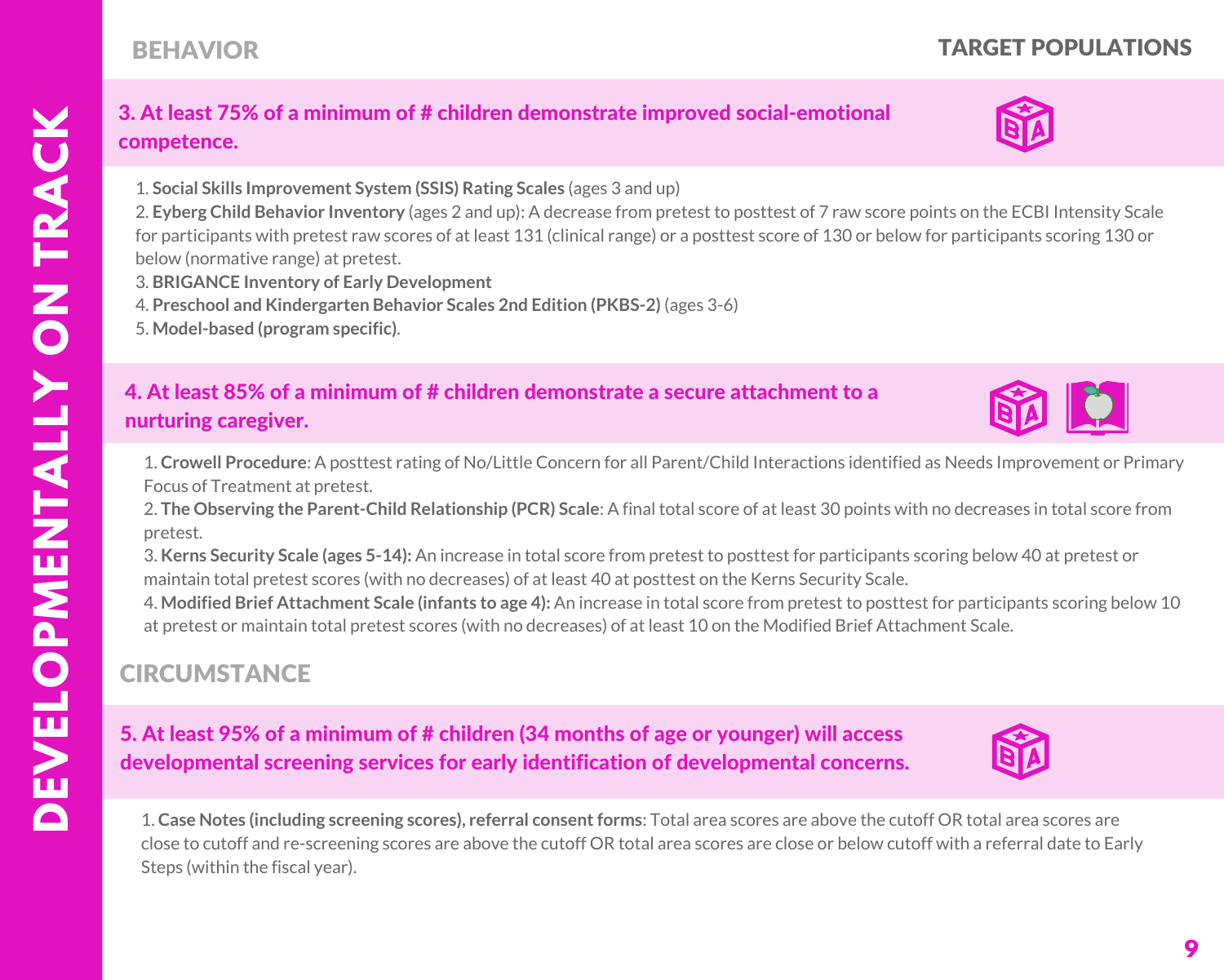# 6. At least 95% of a minimum of # children (older than 34 months of age) will access developmental screening services for early identification of developmental concerns before they start Kindergarten.

1. **Case Notes (including screening scores), referral consentforms**: Total area scores are above the cutoff OR total area scores are close to cutoff and re-screening scores are above the cutoff OR total area scores are close or below cutoff with a referral date to Child Find or ECC screening (within the fiscal year).

#### 7. At least 85% of a minimum of # individuals have increased concrete supports.

1. **FRIENDS Family Support Program Outcome Survey**: A score of 5 or higher on TODAY scores for questions 2 and 5. 2. **Case Notes**: Date of linkage for referrals to concrete support(s) related to their developmental needs.

#### 8. At least 85% of a minimum of # children identified with a hearing concern are linked with a medical assessment.

1. **Case Notes**: Date of completed medical assessment.

### 9. At least 85% of a minimum of # children identified with a vision concern are linked with a medical assessment.

1. **Case Notes**: Date of completed medical assessment.



TARGET POPULATIONS



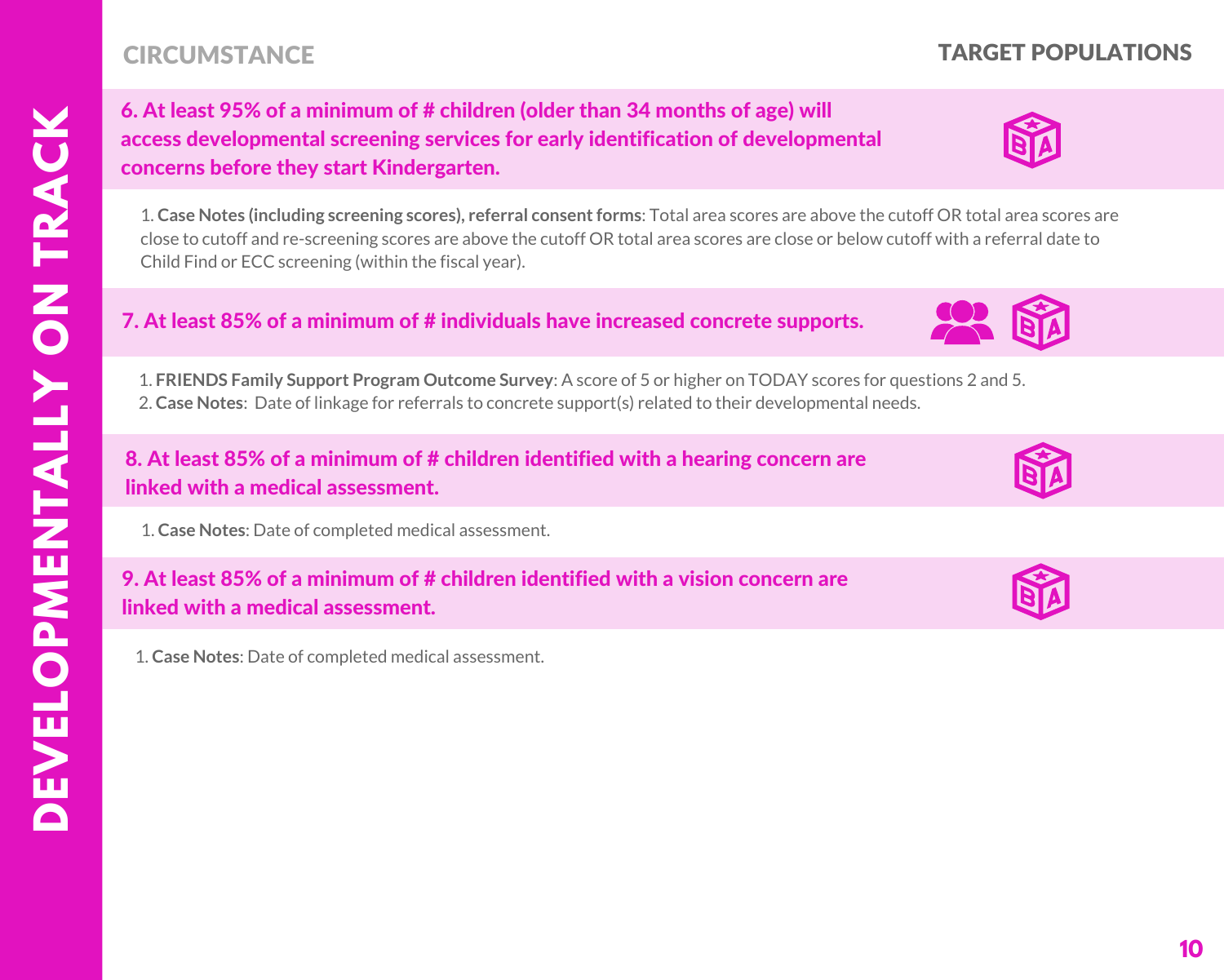# KNOWLEDGE/SKILLS

# TARGET POPULATIONS

#### 1. At least 85% of a minimum of # children have improved school readiness skills.



1. **Early Literacy Skills Assessment(ELSA)**: Increase in raw scores from pretest to posttest for Comprehension, Phonological Awareness and Concepts about Print Subscales for pretest scores that are below the maximum score or maintenance of the maximum pretest scores and an increase in raw scores from pretest to posttest on Alphabetic Principle or maintenance from pretest to posttest for raw pretest scores of at least 50.

2. **Get Ready to Read Screening Tool (25 item Paper Version)**: Achieve a minimum performance level score equivalent to Average as specified by age range at posttest (age  $3:0-3:5=7$  or higher, age  $3:6-3:11=9$  or higher, age  $4:0-4:5=12$  or higher, age  $4:6-4:11=$ 14 or higher, age 5:0-5:5 = 17 or higher, age 5:5-5:11 = 18 or higher)

3. **Teaching Strategies Gold**: Children who have completed a minimum of two checkpoints (Fall & Spring) will meet or exceed Widely Held Expectations (WHE) in each of the following domains: physical, social/emotional; literacy, cognitive, language and mathematics by Spring check point.

4. **Bracken School Readiness Assessment 3rd Edition (BRSA):** Achieve a minimum performance level score equivalent to Average as specified by age range at posttest: age 3:0-3:2 = 13 or higher, age 3:3-3:5 = 16 or higher, age 3:6-3:8 = 19 or higher, age 3:9-3:11 = 23 or higher, age 4:0-4:2 28 or higher, age 4:3-4:5 33 or higher, age 4:6-4:8 37 or higher, age 4:9-4:11 42 or higher, age 5:0-5:2 47 or higher, age 5:3-5:5 52 or higher, age 5:6-5:8 56 or higher, age 5:9-5:11 60 or higher, age 6:0-6:11 68 or higher. 5. **Model-based (program specific).**

 demonstrate increased early literacy skills. 2. At least 85% of a minimum of # Early Childhood Education (ECE) practitioners



1. **Early Language & Literacy Classroom Observation (ELLCO)**: An increase from pretest to posttest in the average "General Classroom Environment Subscale" scores AND the average "Language and Literacy Subscale" scores.

 appropriate practices (DAP). 3. At least 80% of a minimum of # Early Childhood Education (ECE) practitioners/professionals have increased knowledge of developmentally



1. **Gains Survey**: Achieve at least 15 correct responses (75%) on the Gains Survey.

2. **Curriculum-based (per provider model)**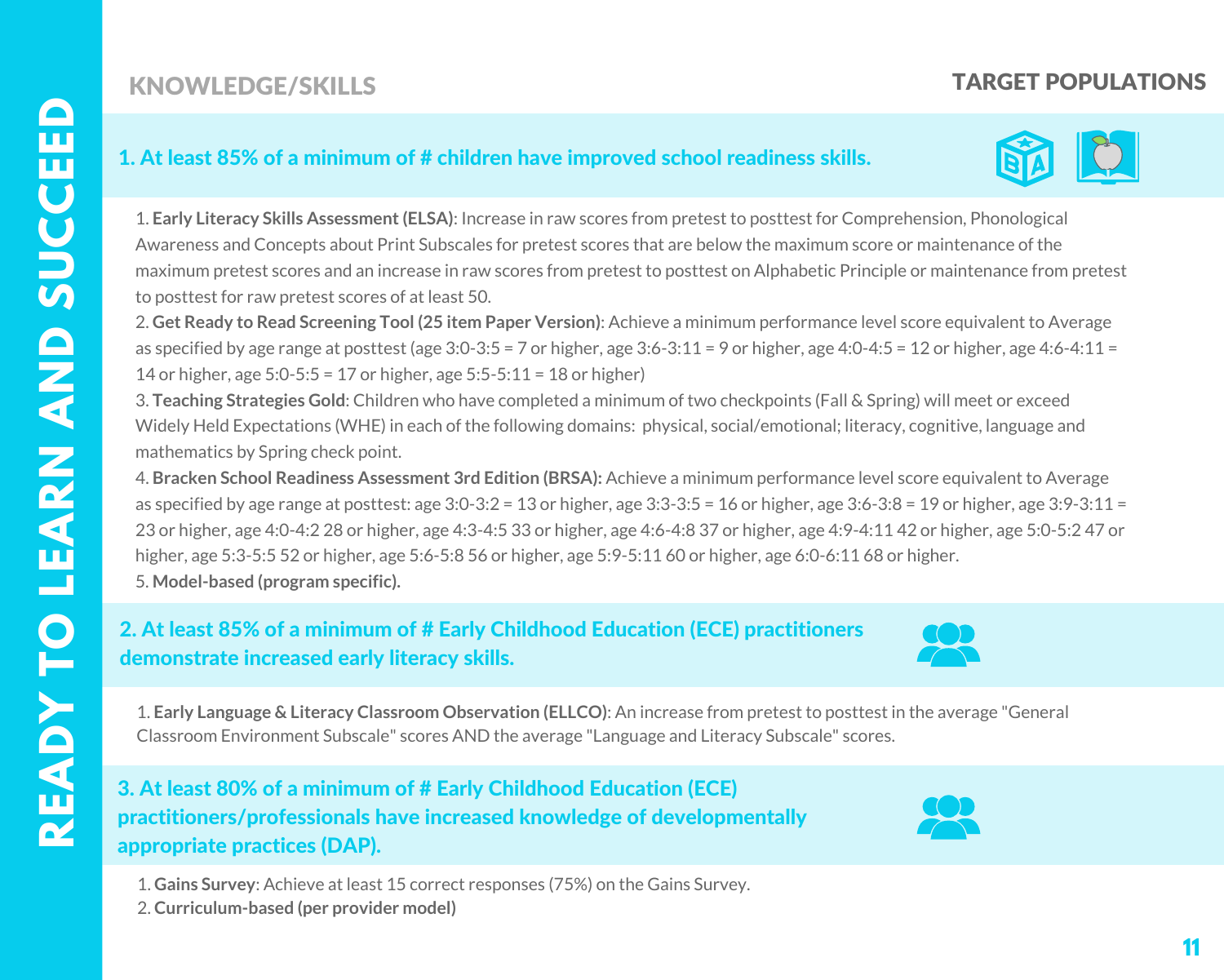# KNOWLEDGE/SKILLS

 4. At least 75% of a minimum of # families have increased knowledge of strategies to support their child's social-emotional development.



1. **Curriculum-based (program specific)**

#### 5. At least 80% of a minimum of # children demonstrate improved progress Updated: Equity Target Populationtoward academic success.

**1. Developmental Reading Assessment(DRA) Kindergarten:** A posttest DRA level of at least a 2 for participants scoring below a 2 at pretest or an increase of at least 1 level for participants scoring a 2 or higher at pretest.

**2. Developmental Reading Assessment(DRA) 1st Grade**: A posttest DRA (Developmental Reading Assessment) level of at least an 8 for students scoring a 4 or lower at pretest OR a posttest DRA of at least a 12 for students scoring 6 or higher at pretest. **3. Developmental Reading Assessment(DRA) 2nd Grade:** A posttest DRA (Developmental Reading Assessment) level of at least an 12 for students scoring a 10 or lower at pretest OR a posttest DRA of at least a 18 for students scoring 12 or higher at pretest. **4. Developmental Reading Assessment(DRA) 3rd Grade:** A posttest DRA (Developmental Reading Assessment) level of at least an 28 for students scoring a 18 or lower at pretest OR a posttest DRA of at least a 34 for students scoring 24 or higher at pretest. **5. iReady Diagnostic Reading Assessment(Student Diagnostic Growth Report)**: A jposttest iReady Diagnostic End of Year Reading score of at least the Annual Typical Growth score determined by the pretest iReady Diagnostic Reading assessment. 6. Social Skills Improvement System (SSIS) Rating Scales Elementary (K-6) - Performance Screening Guide Reading or Math **Subscales**: An increase of at least one level from pretest to posttest on the reading or math skill scale OR maintenance of pretest scores of at least a 4 or 5 at posttest on the reading or math skill scale (case notes to support ratings). **7. Curriculum-based (program specific)**

### 6. At least 80% of a minimum of # children/youth demonstrate improved motivation to learn skills.



1. Social Skills Improvement System (SSIS) Rating Scales Elementary (K-6)/Secondary (7-12) - Performance Screening Guide **Motivation to Learn Subscale**: An increase of at least one level from pretest to posttest on the motivation to learn skill scale OR maintenance of pretest scores of at least a 4 or 5 at posttest on the motivation to learn skill scale (case notes to support ratings). 2. **Curriculum-based (program specific)**

### TARGET POPULATIONS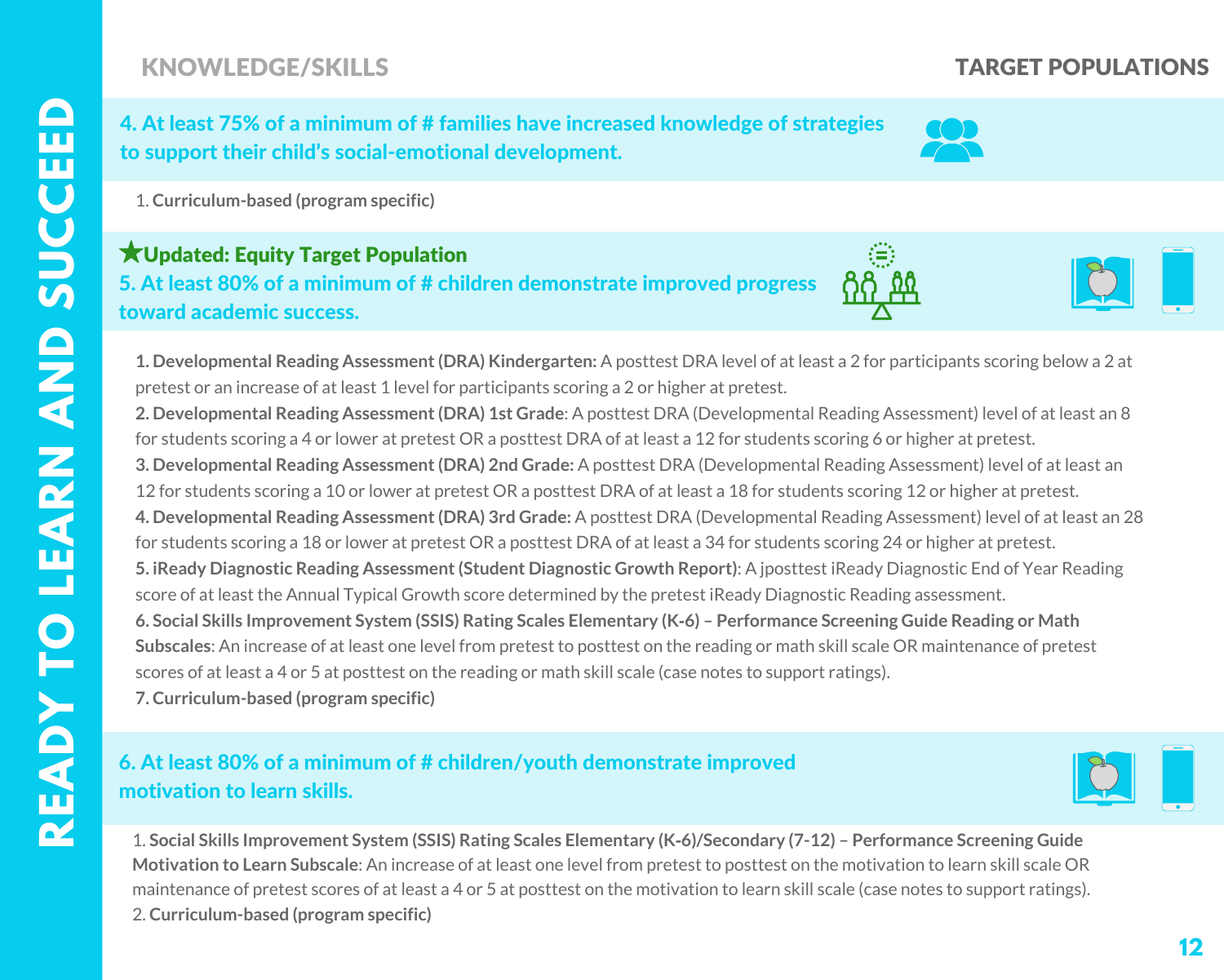# KNOWLEDGE/SKILLS TARGET POPULATIONS

#### 7. At least 85% of a minimum of # youth achieve improved skills.

1. **Curriculum Based (per program model)**

#### **ATTITUDES**

#### 8. At least 85% of a minimum of # youth have increased educational aspirations.

1. **Education and Expectations Aspirations Scale**: A score of 3 (Probably will) or 4 (Definitely will) on at least one of the 5 after high school questions of the Education and Expectations Aspirations Scale at posttest. 2. **Model-Based (per program model)**

# BEHAVIOR

#### 9. At least 85% of a minimum of # youth demonstrate positive relationships with parents and other adults.

1. **Vaux Social Support Record**: Increase in total (final) posttest scores from pretest for questions 1-6 or a minimum (final) posttest total score of at least 8 for questions 1-6 on the Vaux Social Support Record.

2. **Modified Adapted Parent‐Child Attachment Survey (Rochester Youth Development Survey)**: An increase in total average pretest score to total average posttest score with total average posttest scores of at least 3.0.

3. **Positive Relationship with Parents Scale for Teenagers (Child Trends) (Ages 12-17):** Increase in total posttest scores from pretest or minimum posttest total scores of at least 18.

- 4. **Model‐Based (per program model)**
- 5. **Curriculum Based (per program model)**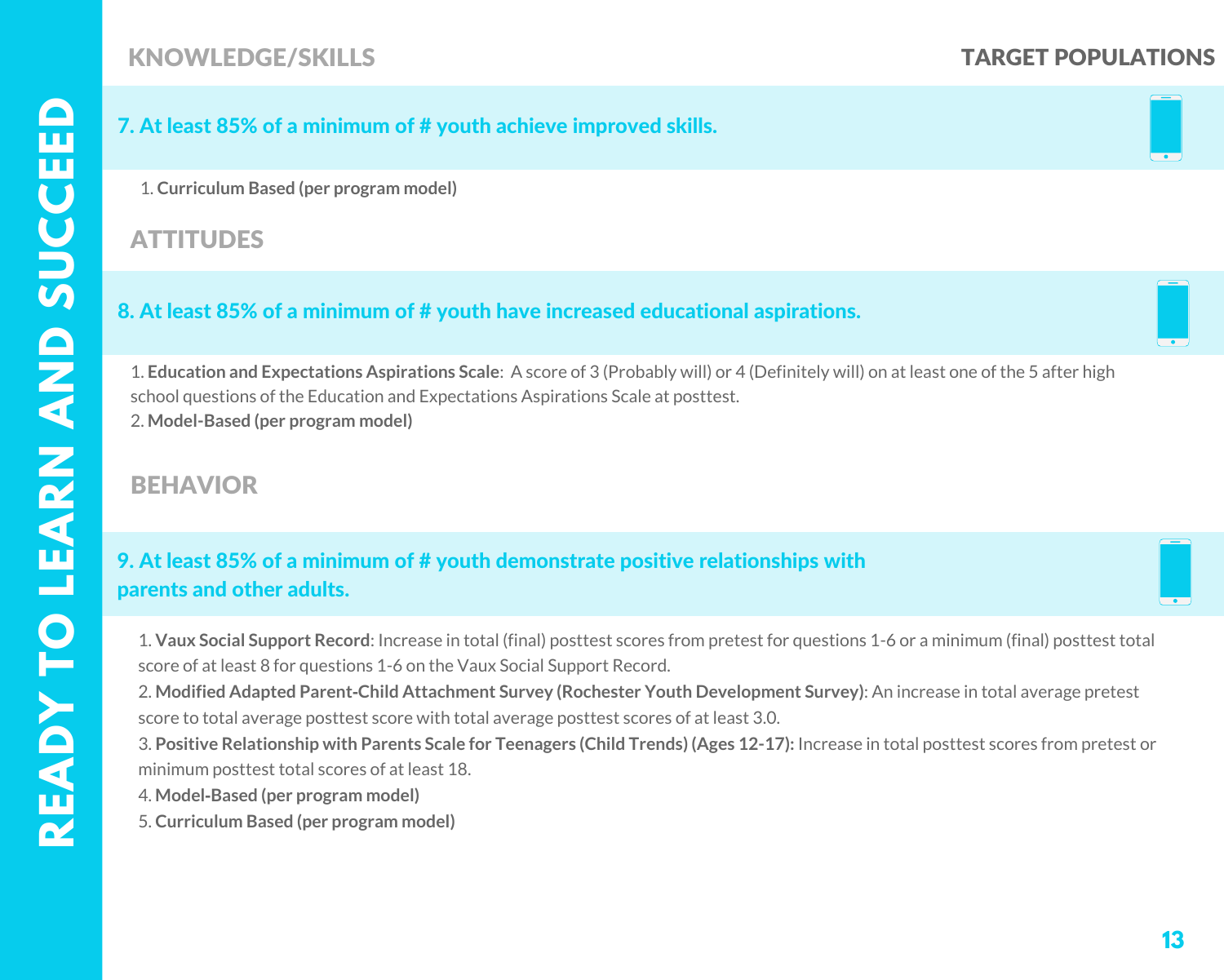# BEHAVIOR TARGET POPULATIONS

#### 10. At least 85% of a minimum of # parents/caregivers are involved with their child's development, education and/or school.

1. **Parent Education Profile (PEP) Scale I, II, or III**: A minimum posttest score of at least a 3 with no decreases from pretest on all of the corresponding subscales of the PEP Scale I, II or III.

2. **Get Ready to Read Home Literacy Environment Checklist**: A posttest score of 20 or higher on the Get Ready to Read (GRTR) Home Literacy Environment Checklist (Birth-Preschool age).

3. **Social-Emotional Assessment Evaluation Measure (SEAM) Family Profile**: An increase of 5 or more points from total pretest score to total posttest score on the sum of the 2 subscales (responding to my child's needs and providing predictable schedule/routines and appropriate environment for my child) OR maintain (with no decreases) a total pretest score of at least 50 on the sum of the 2 scales for infants or a total pretest score of at least 90 on the sum of the 2 subscales for toddlers or preschoolers. (Ages 2 months-66 months). 4. **Parent‐Teacher‐Student COMPACT/Parent Checklist‐Revised – Short Form**: Increase in average total score from pretest to posttest or maintain average total score of at least 3.60 on the Revised parent checklist – Short Form AND Parent/student/teacher compact signed by parent. (Elementary School)

5. **Parent and Teacher Involvement Questionnaire**: Parent Version (original): Increase in average score from pretest to posttest on the Parent's Involvement and Volunteering at School subscale (Questions 5-7, 9-10, 18-22) or maintain an average subscale pretest score of at least 3 at posttest on the Parent's Involvement and Volunteering at School subscale (Questions 5-7, 9-10, 18-22) of the Parent and Teacher Involvement Questionnaire: Parent Version (Original). (Grades K-3)

6. **Modified Father Engagement Scale:** An increase from average pretest total score to average posttest total score with average posttest total scores of at least 3.5 OR maintain (with no decreases from pretest) an average pretest total score of at least 3.5 at posttest. 7. **Curriculum‐based (Program Specific)**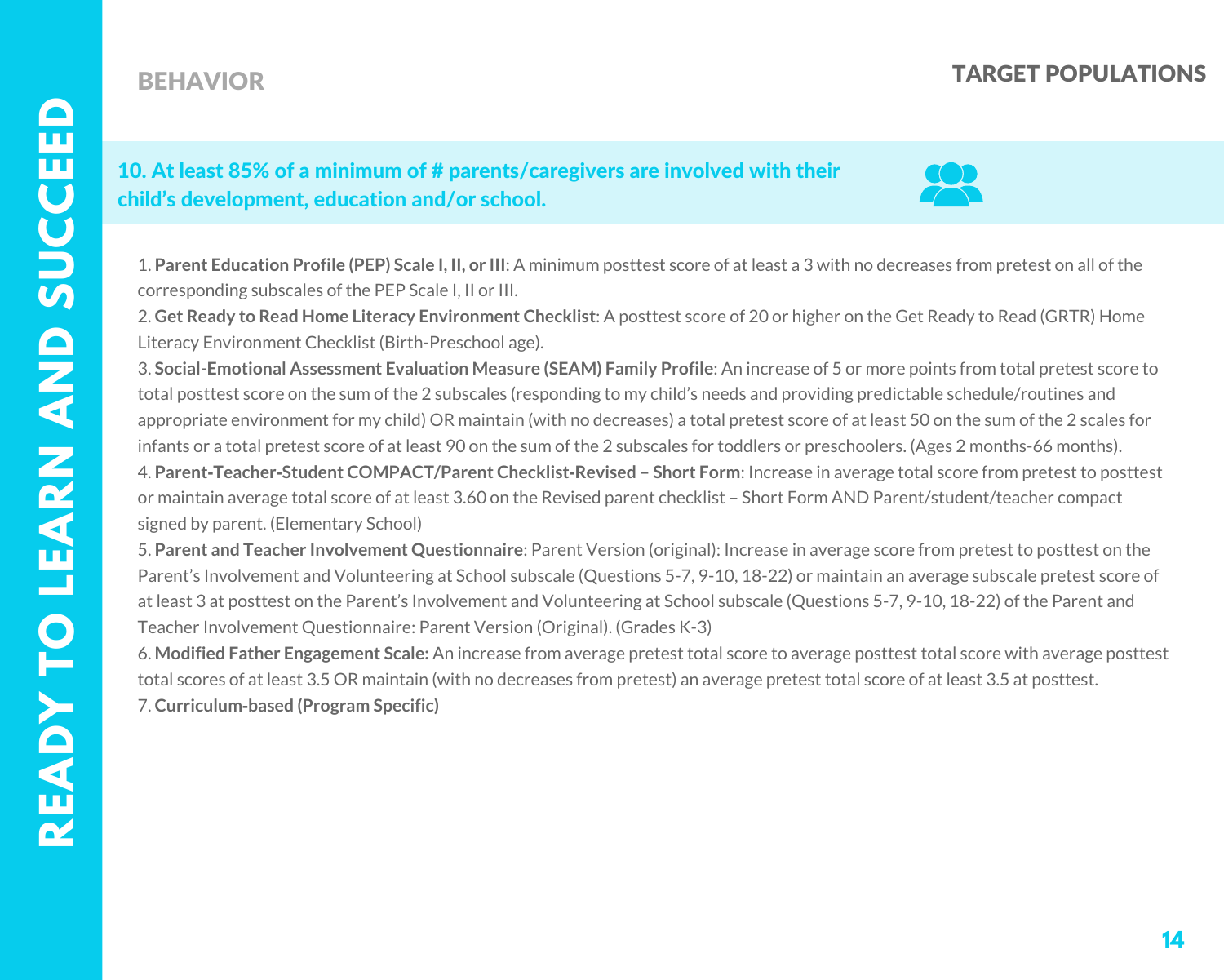# BEHAVIOR

# TARGET POPULATIONS

### 11. At least 75% of a minimum of # Early Childhood Education (ECE) practitioners/professionals demonstrate developmentally appropriate practices (DAP).



1. **Teaching Pyramid Observation Tool (TPOT)/Teaching Pyramid Infant Toddler Observation Scale (TPITOS)**: Practitioners receiving a minimum of 3 months of technical assistance will demonstrate a 2% increase from pretest overall score to post overall score on the TPITOS or TPOT OR maintenance of an overall score of 80% and above OR Practitioners receiving a minimum of 6 months of technical assistance will demonstrate a 5% increase from pretest overall score to post overall score on the TPITOS or TPOT OR maintenance of an overall score of 80% and above.

**2. Best Practices in Inclusive Early Childhood Education (BPIECE):** Practitioners receiving a minimum of 1 month of technical assistance will achieve or maintain (with no decreases) 95% (38/40) of the indicators on the BPIECE scored at Occasionally or higher at posttest. **3. Classroom Assessment Scoring System (CLASS)**: Practitioners will demonstrate an increase from pretest to posttest in at least: one domain of the Pre-K CLASS, or two dimensions of the Infant CLASS or four dimensions of the Toddler CLASS.

**4. Illinois Children's Mental Health Partnership Self-Reflection tool**: A posttest score of at least a 4 (Competent) on the Self-Reflection tool as rated by consultant and provider (consultant rates provider and provider self-evaluation).

**5. Environmental Rating Scale (ERS)**: Practitioners who score an average below a 3.0 at pretest will achieve a .5 global increase. Practitioners who score an average of 3.0 or above at pretest will achieve a .25 global increase.

**6. Ready! for Kindergarten Childcare Provider Observation Assessment Tool**: An increase of at least one level in Total Scores from pretest to posttest (e.g., Deficient to Fair, Fair to Basic, Basic to Above Average, Above Average to Exemplary) OR increase or maintain pretest Total Scores of at least 55 (Exemplary level) at posttest.

**7. Curriculum Based (per program model)**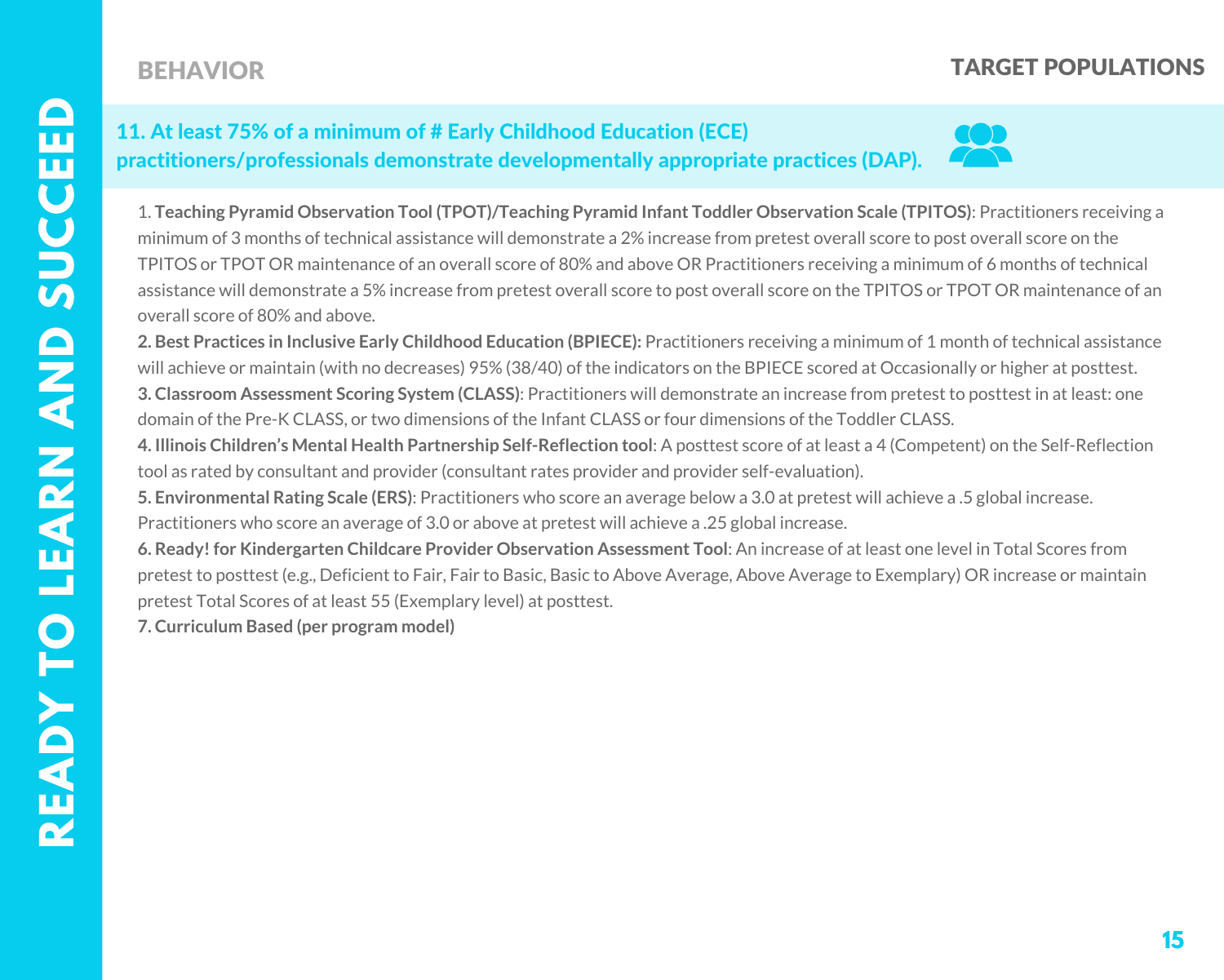# emotional competence. 12. At least 75% of a minimum of # children demonstrate improved social-



1. **Social-Emotional Assessment Evaluation Measure (SEAM)**: An increase of 4 or more points from pretest to posttest on the Social-Emotional Assessment/Evaluation Measure (SEAM) (observation notes to support ratings).

2. **Social Skills Improvement System (SSIS) Rating Scales Preschool– Performance Screening Guide Prosocial Behavior Scale**: An increase of at least one level from pretest to posttest on the prosocial behavior skill scale OR maintenance of pretest scores of at least a 4 or 5 at posttest on the prosocial behavior skill scale (case notes to support ratings).

3. **Eyberg Child Behavior Inventory (ECBI; ages 2 and up)**: A decrease from pretest to posttest of 7 raw score points on the ECBI Intensity Scale for participants with pretest raw scores of at least 131 (clinical range) or a posttest score of 130 or below for participants scoring 130 or below (normative range) at pretest.

- 4. **BRIGANCE Inventory of Early Development**
- 5. **Preschool and Kindergarten Behavior Scales 2nd Edition (PKBS-2)**
- 6. **Model-based (Program Specific)**

## 13. At least 75% of a minimum of # children/youth demonstrate improved positive social behaviors.



1. **DESSA‐mini**: An increase of at least 5 T‐score units from pretest to posttest for participants with pretest T scores of 40 or less OR maintain or increase T scores from pretest to posttest for participants with pretest T scores of at least 41 (Case notes to support ratings). 2. Social Skills Improvement System (SSIS) Rating Scales Elementary (K-6)/Secondary (7-12)- Performance Screening Guide Prosocial **Behavior Scale**: An increase of at least one level from pretest to posttest on the prosocial behavior skill scale OR maintenance of pretest scores of at least a 4 or 5 at posttest on the prosocial behavior skill scale (case notes to support ratings).

- 3. **Social Skills Improvement System (SSIS) Rating Scales**
- 4. **Sutter‐Eyberg Student Behavior Inventory Revised (up to age 16)**
- 5. **Model-based (Program Specific)**
- 6. **Curriculum-based (Program Specific)**

# 14. At least 90% of a minimum of # children/youth regularly attend school.



1. **Report Card**: Student attends at least 95% of school days (absent {unexcused} 9 days or less).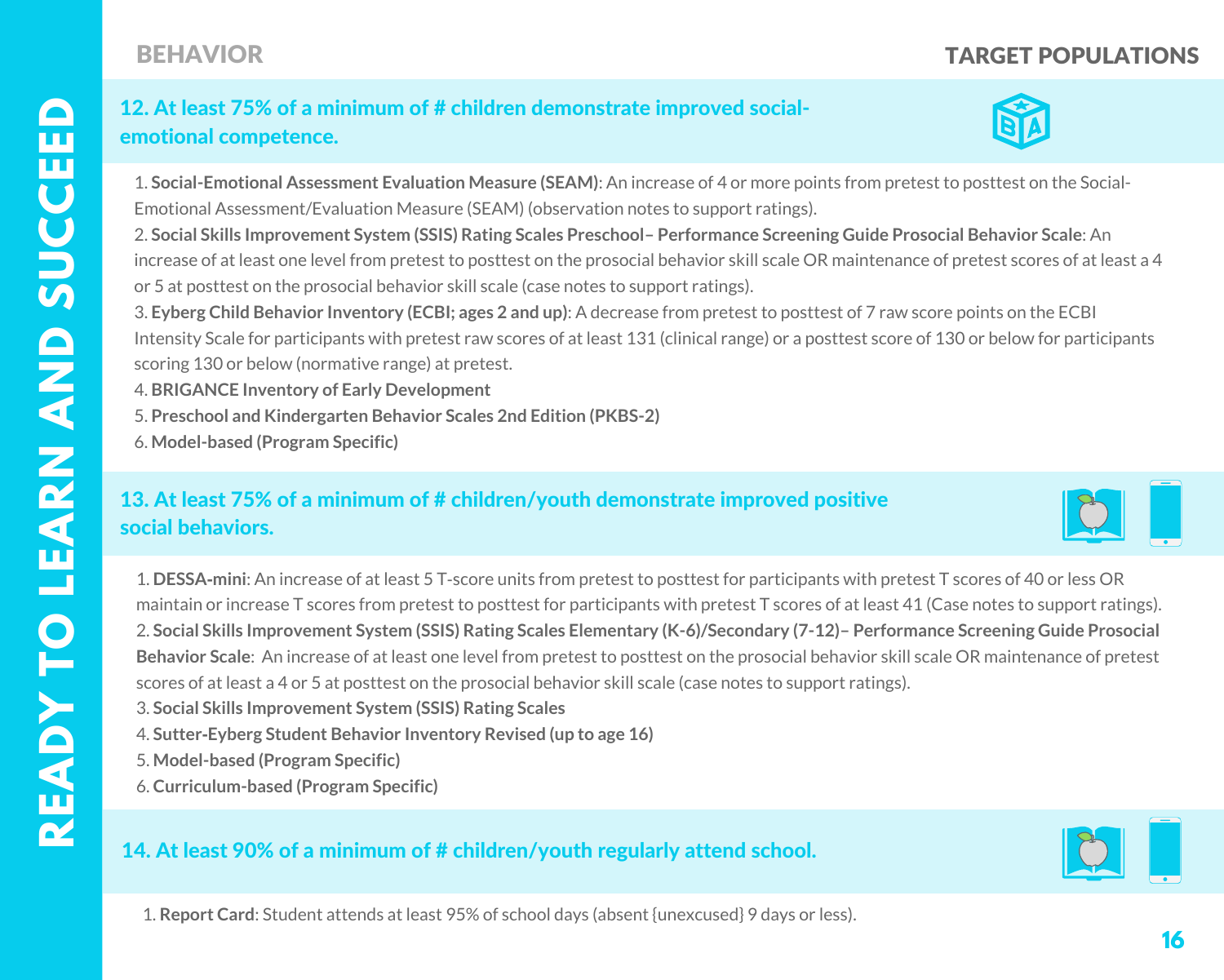# BEHAVIOR

# TARGET POPULATIONS

#### 15. At least 85% of a minimum of # youth demonstrate increased school connection/engagement.

1. **School Engagement Scale – Behavioral, Emotional and Cognitive Engagement**: An increase in total average pretest score to total average posttest score with total average posttest scores of at least a 2.50.

2. **Educational Engagement Scale for Teenagers**: An increase in total pretest score to total posttest score with total posttest scores of at least 19 OR maintenance of a total pretest score of at least 19.

- 3. **Engagement vs. Disaffection with Learning Student Report**
- 4. **Identification with School Questionnaire**
- **5. Student Engagement Instrument**
- 6.**"How I Feel About School" Student Survey**

# **CIRCUMSTANCE**

# $\bigstar$ Updated: Equity Target Population

 16. At least 80% of a minimum of # children are read to or read at least 4 times per week at home.

1. **Parent Education Profile (PEP) Scale II**: Minimum posttest score of at least a 3 with no decreases from pretest to posttest on Scale II of the PEP and Reading Log indicates frequency of reading activities.

2. **Curriculum-based Reading Log (program specific)**

#### 17. At least 75% of a minimum of # children demonstrate readiness for Kindergarten.

1. **Get Ready to Read Screening Tool (25 item Paper Version)**: Typically developing children will achieve a minimum performance level score equivalent to Average as specified by age range at posttest (age 3:0-3:5 = 7 or higher, age 3:6-3:11 = 9 or higher, age 4:0-4:5 = 12 or higher, age 4:6-4:11 = 14 or higher, age 5:0-5:5 = 17 or higher, age 5:6-5:11 = 18 or higher).

#### 18. At least 70% of a minimum of # children maintain or secure inclusive child care placements.

1. **Child Record**: Child maintained current placement in program or secured alternate inclusive program.





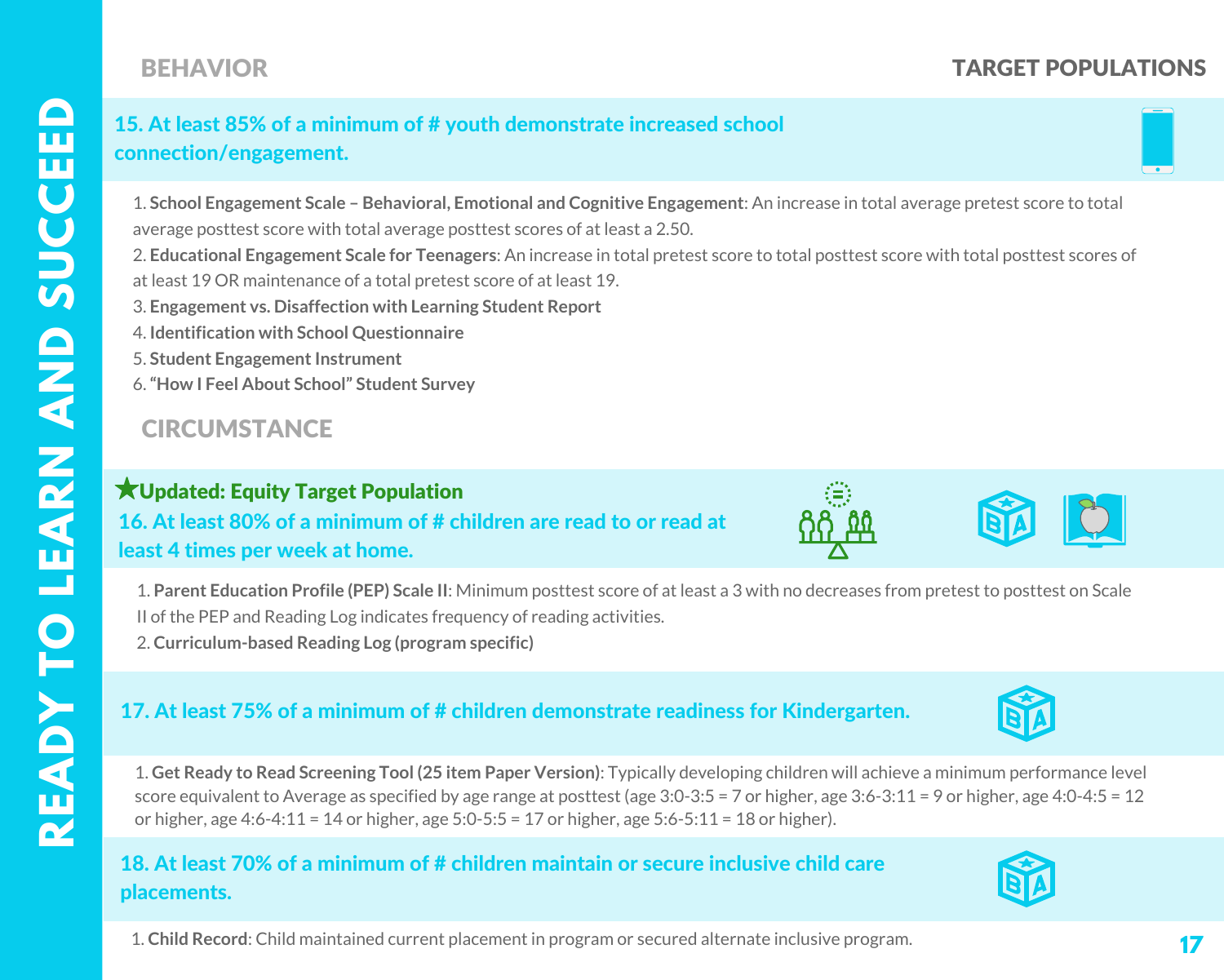**R**

# **CIRCUMSTANCE CONSTANCE CIRCUMSTANCE**

#### 19. At least 70% of a minimum of # Early Childhood Education (ECE) programs demonstrate progress towards achieving or maintaining high quality.

 1. **Business Administration Scale (BAS)/Program Administration Scale (PAS):** An increase in Average BAS Item Score from pretest to posttest or an increase in Average PAS Item Score from pretest to posttest.

 pretest to posttest for Infant -Toddler or Preschool PQAs or an increase in Average Family Child Care Score (all items summed and 2. **Program Quality Assessment(PQA):** An increase in Grand Average Classroom Score (all classrooms summed and averaged) from averaged) from pretest to posttest for Family Child Care PQAs.

 pretest to posttest with posttest scores of at least 50. 3. **Entrepreneurial Operating System (EOS) Organizational Checkup:** An increase in total EOS Organizational Checup score from

 4. **CIRCLE Environmental Checklist; CIRCLE Infant & Toddler Classroom Environment Checklist:** Environmental Checklist (Preschool & Infant/Toddler) An increase in Grand Average Classroom Score (all classrooms summed and averaged) from pretest to posttest for Infant -Toddler or Preschool Checklist.

**5**. **Model-based (Program Specific)**

#### 20. At least 75% of a minimum of # children/youth have improved self-esteem.

 from pretest) of a total pretest score of at least 24 on the Modified Rosenberg Self Esteem Inventory. 1. **Modified Rosenberg Self‐Esteem Inventory**: An increase in total score from pretest to posttest OR maintenance (with no decreases

2. **Child Rosenberg Self-esteem Scale:** An increase in total self-esteem score from pretest to posttest for participants with pretest scores below 40 OR maintenance of pretest scores of 40 (no decreases) at posttest.

3. **Schwarzer Self‐Efficacy Scale**: An increase from overall pretest to posttest score on the 10 question Schwarzer Self‐ Efficacy Scale. 4. **Individual Protective Factors Index:** An increase in total score from pretest to posttest with a minimum posttest score of at least 13 OR maintenance (with no decreases from pretest) of a total pretest score of at least 42 on the Individual Protective Factors Index Survey.

5. **General Self‐Efficacy – Sherer (GSESH)**

6. **Curriculum-based (per program model)**



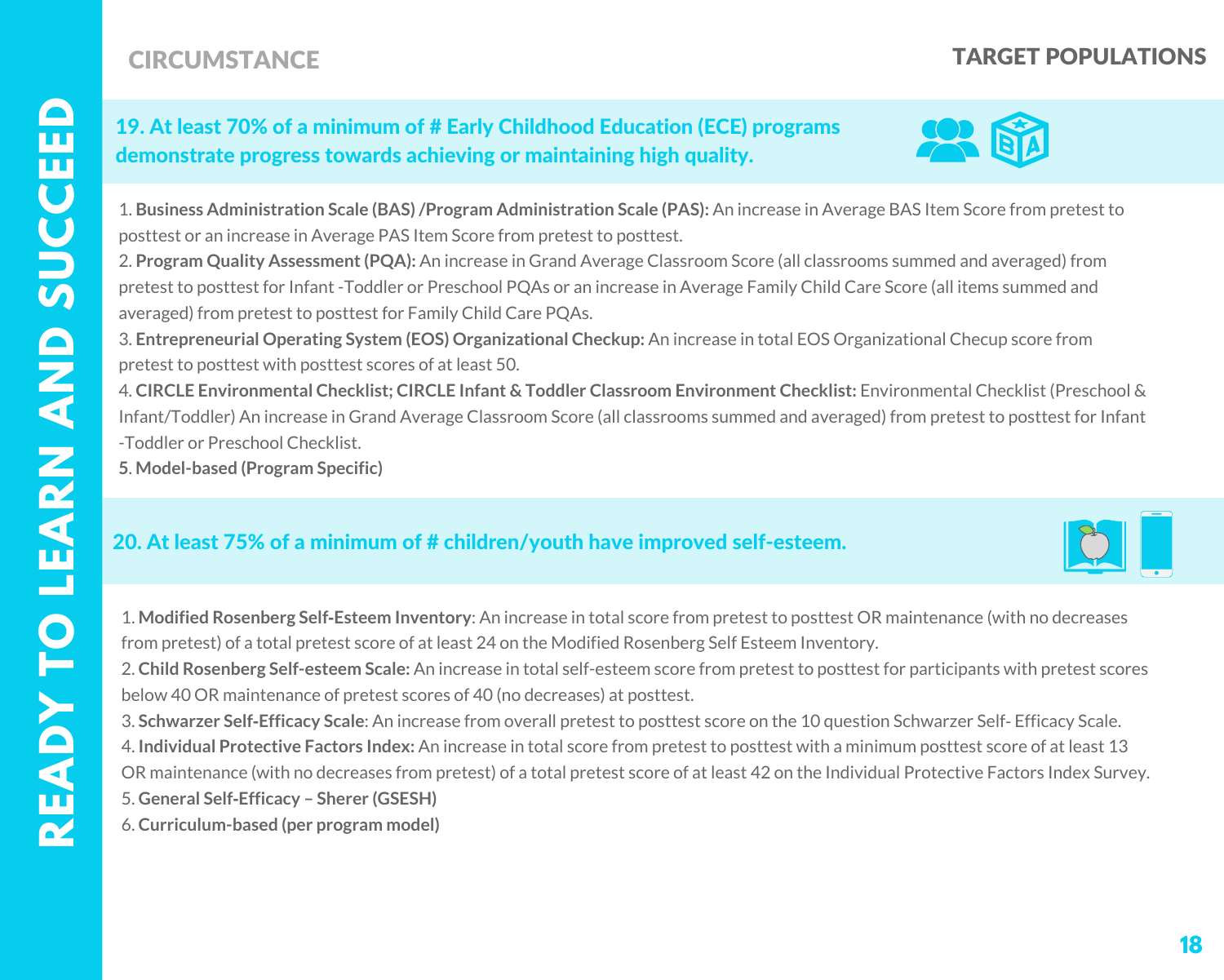# **CIRCUMSTANCE CONSTANCE CIRCUMSTANCE**

21. At least 95% of a minimum of # children have on-time grade promotion. *(For Reporting Only--Outcome: Children with on-time grade promotion)*

1. **End of year report card or summer notice of promotion**: On-time promotion to the next grade level. *(For Reporting Only: Number of children promoted on-time by grade level)*

22. At least 95% of a minimum of # youth have on-time grade promotion or graduate. *(For Reporting Only--Outcome: Youth with on-time grade promotion or graduation)*

 1. **End of year report card or summer notice of promotion/graduation**: On-time promotion to the next grade level or graduate on-time. (For Reporting Only: Number of youth promoted on-time by grade level or number of youth graduated on-time)

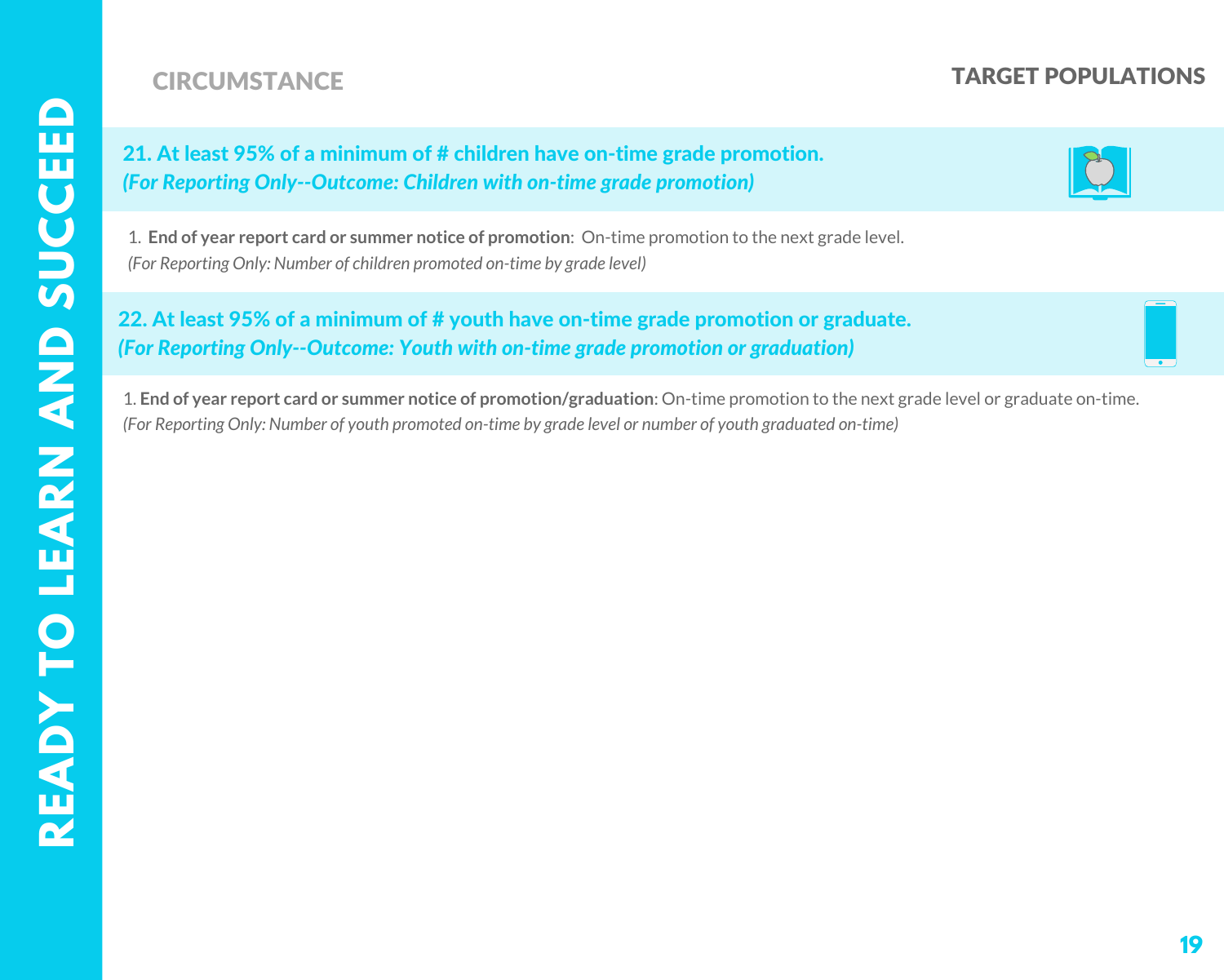# KNOWLEDGE/SKILLS

# 1. At least 85% of a minimum of # parents/caregivers have increased knowledge of community resources.

1. **Curriculum‐based (program specific)** {must include specific activities to support formal Information & Referral of community partners}

#### 2. At least 80% of a minimum of # parents/caregivers have increased literacy skills (language, digital or financial).

1. **CASAS/Test of Adult Basic Education (TABE)**: Increased reading scores of at least 5 points on the CASAS assessment OR increased GE reading scores of at least 0.3 on the Test of Adult Basic Education‐TABE.

- 2. **Reading Evaluation Adult Diagnosis (READ)**
- 3. **Basic English Skills Test Plus (BEST Plus)**
- 4. **Your Money, Your Goals What You Know Self-Assessment:** Achieve at least 7 correct responses (70%) by posttest.
- 5. **Curriculum-based (per program model)**

#### NEW OUTCOME

3. At least 80% of a minimum of # parents/caregivers demonstrate progress towards educational success.

1. **Curriculum‐based (per program model)**

#### NEW OUTCOME

4. At least 80% of a minimum of # parents/caregivers have increased skills towards achieving economic mobility.

1. **Curriculum‐based (per program model)**











TARGET POPULATIONS

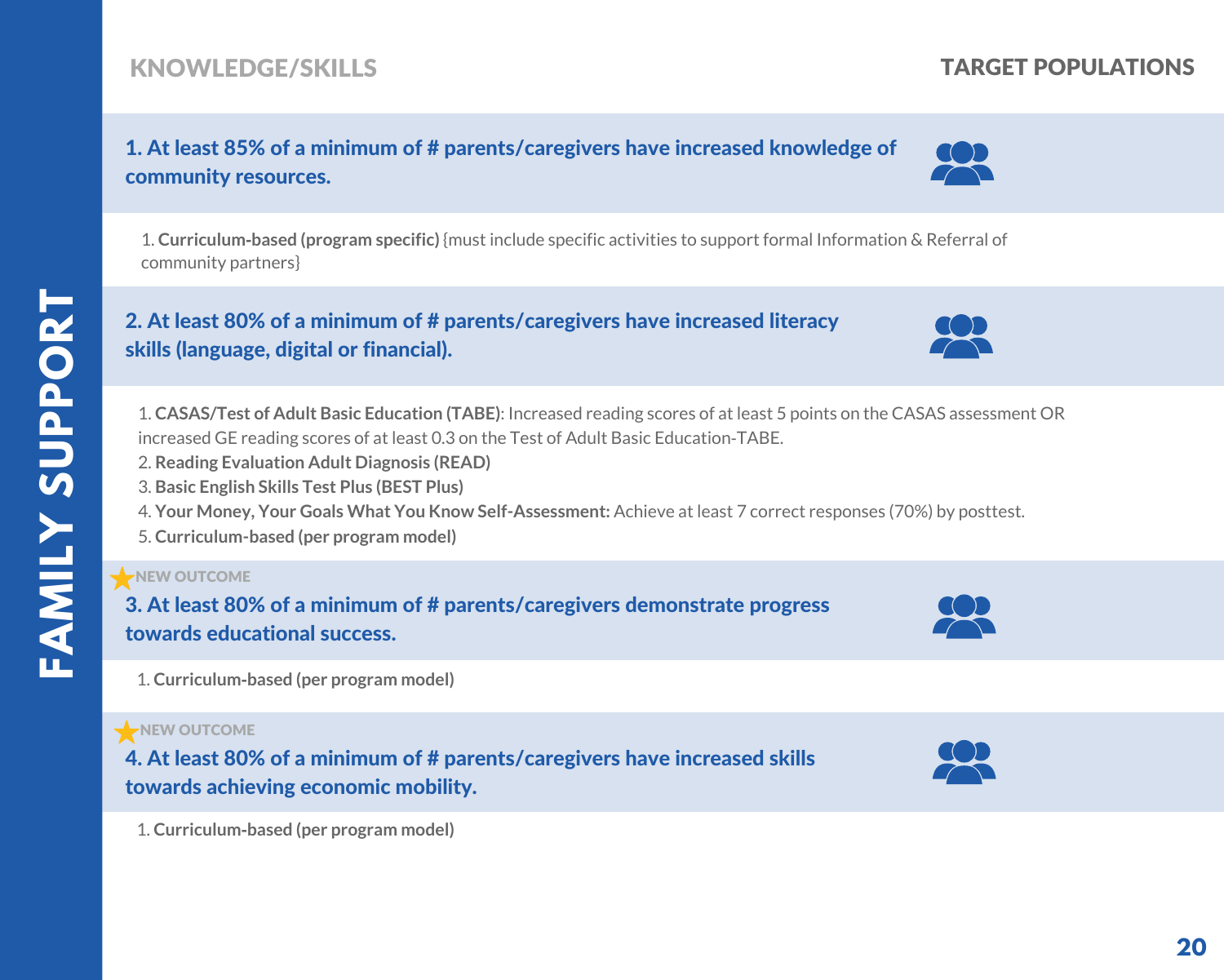# TARGET POPULATIONS

### 5. At least 80% of a minimum of # parents/caregivers have increased parenting skills.

- 1. **Adult Adolescent Parenting Inventory‐2.1**: Posttest Sten score of 4 or higher on all AAPI-2.1 constructs.
- 2. **Circle of Security Participant Survey**: An increased Now total average score from Before total average score on parenting skills Questions 3-9.
- 3. **Adapted Therapy Attitude Inventory**: Achieve a raw score of at least 35 points on the Adapted Therapy Attitude Inventory.
- 4. **Parenting Sense of Competence Scale**
- 5. **Model‐based (program specific)**

## **ATTITUDES**

#### 6. At least 70% of a minimum of # parents/caregivers have reduced stress.

- 1. **Perceived Stress Scale**: Decrease in total score from pretest to posttest on the Perceived Stress Scale.
- 2. **Parental Stress Scale**: Decrease in total score from pretest to posttest on the Parental Stress Scale.
- 3. **Community Life Skills Scale**: An increase from pretest total score to posttest total score and posttest scores of at least 19 (case notes to support ratings).
- 4. **Model‐based (program specific)**

# BEHAVIOR

#### 7. At least 95% of a minimum of # parents/caregivers demonstrate positive parent/child or family interactions (No verified child maltreatment).



1. **Florida Safe Families Network (FSFN) database**: Open participants enrolled for at least 6 months shall have no "verified"finding of child maltreatment during their participation or Closed participants who complete the program will have no "verified"findings more than 12 and up through 24 months after completion.



22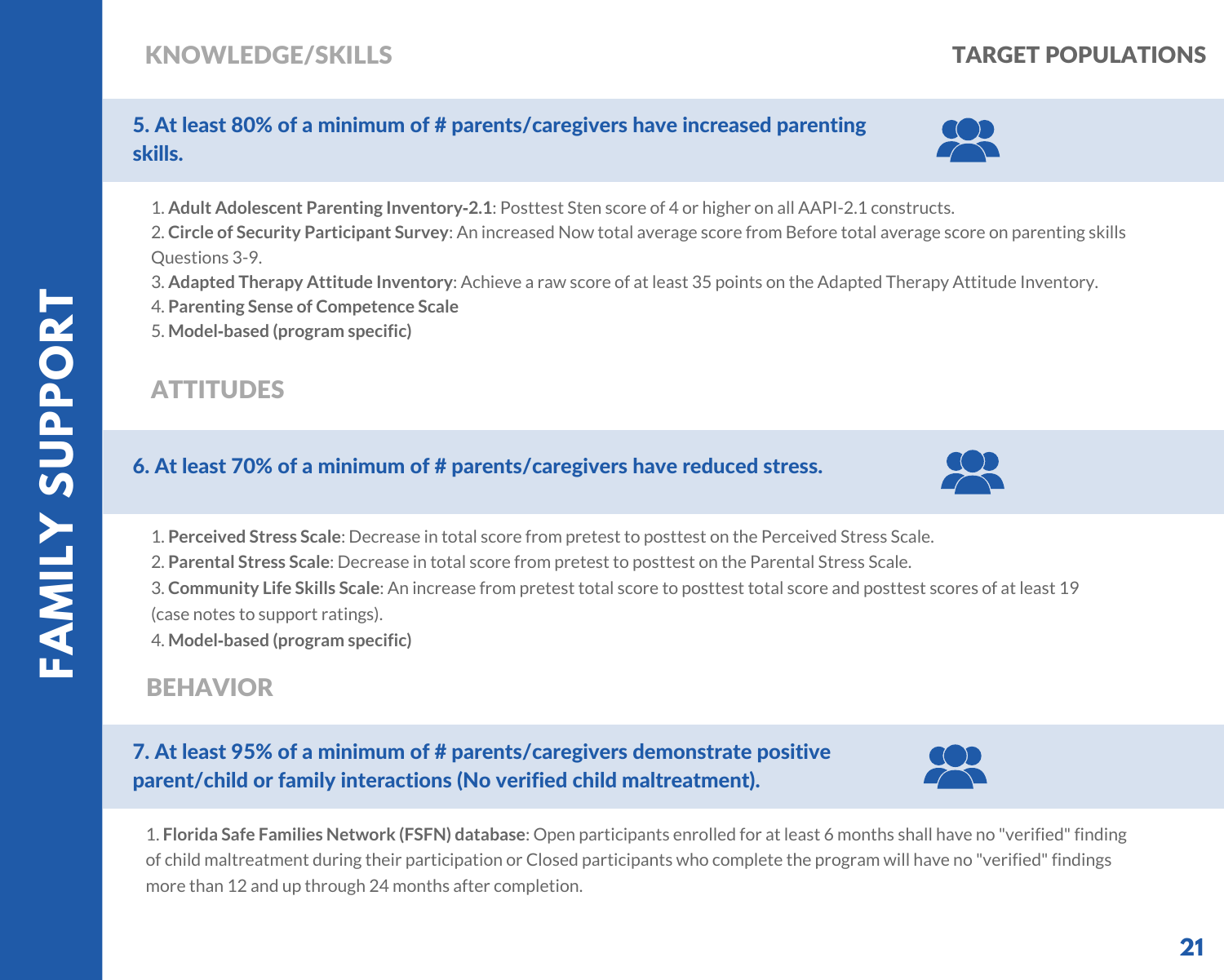# BEHAVIOR TARGET POPULATIONS

#### 8. At least 85% of a minimum of # parents/caregivers are involved with their child's development, education and/or school.



1. **Parent/Teacher Compact Form; Revised Parent Checklist – Short Form**: Increase in average score from pretest to posttest or maintain average score of at least 3.60 on the Revised Parent Checklist – Short Form; Parent/Student/Teacher Compact signed by parent.

2. Parent Education Profile (PEP) {scale(s) selected based on program model and age of child(ren)}: A minimum posttest score of at least a 3 with no decreases from pretest on each of the subscale items of the Parent Education Profile Scale.

3. **Get Ready to Read Home Literacy Environment Checklist(Kindergarten age children or younger)**: A posttest score of 20 or higher on the Get Ready to Read (GRTR) Home Literacy Environment Checklist.

4. **Fatherhood Research and Practice Network Father Engagement Scale**: An increase from average pretest total score to average posttest total score with average posttest total scores of at least 2.0 OR maintain an average pretest score of at least 2.0 at posttest (with no decreases).

5. **Parent/Caregiver Involvement Scale**

# **CIRCUMSTANCE**

#### 9. At least 80% of a minimum of # families have improved family well-being.



1. **Family Resource Support Guide‐ Resource Scale**: An increase from average pretest to posttest score with minimum average posttest scores of at least 3.25 OR maintenance or increases in average pretest scores of 3.25 or higher.

2. **North Carolina Family Assessment Scale‐G (NCFAS‐G)**:Posttest scores of at least zero on the 7 overall domains (Environment, Parental Capabilities, Family Interactions, Family Safety, Child Well‐Being, Self‐Sufficiency, and Family Health) for participants scoring below a zero at pretest OR increased or maintenance of pretest scores of at least zero at posttest for participants scoring a zero or higher at pretest on the 7 overall domains (case notes to support ratings).

3. **FRIENDS National Resource Center Family Support Program Outcome Survey {program specific questions}**

4. **Parent Assessment of Protective Factors (PAPF):** An increase in total Protective Factors Index Score from pretest to posttest for participants scoring below a 4.0 OR maintenance of pretest scores of at least a 3.0 with no decreases at posttest for participants scoring at or above 3.0 at pretest.

5. **Curriculum‐based (program specific)**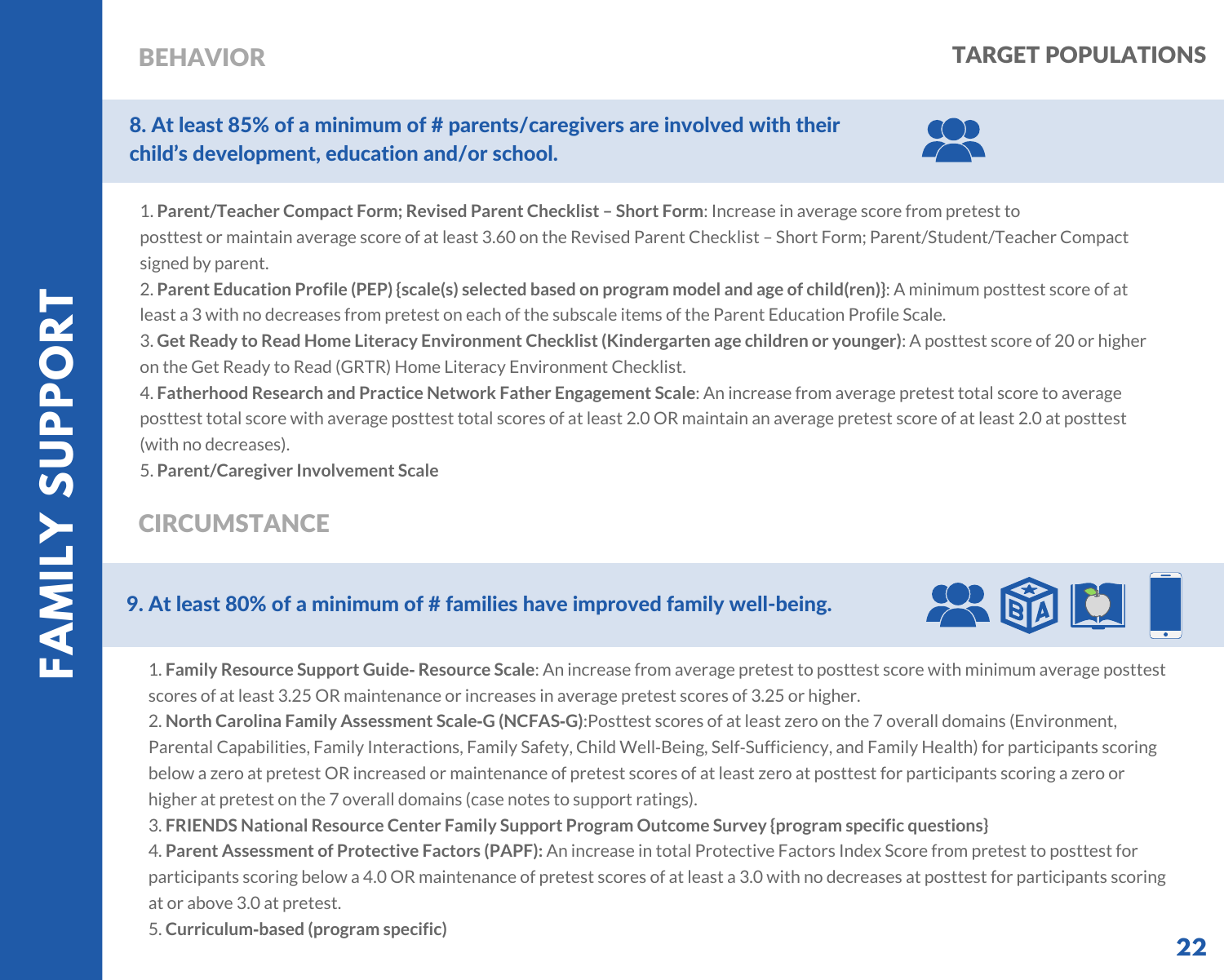# **CIRCUMSTANCE**

#### 10. At least 85% of a minimum of # individuals have increased concrete supports.

1. **FRIENDS National Resource Center Family Support Program Outcome Survey**: A score of 5 or higher on Today scores for questions 2 and 5 on the Family Support Program Outcome Survey.

2. **Protective Factors Survey**: Increased mean score (average) from pre to post test Concrete Support subscale (Q8, Q9, Q11) OR maintenance at posttest of an average pretest score of 6 or higher for the Concrete Support subscale.

3. **Case Notes**: Date of linkage for referrals to concrete support service(s) related to their needs.

4. **Model‐based (Program specific)**

5. **Curriculum‐based (program specific)**

#### 11. At least 80% of a minimum of # individuals have improved mental well-being.

1. **Children's Functioning Assessment Rating Scale (CFARS)**: A decrease of at least 10% from initial to final scores on the CFARS (children). 2. **Functioning Assessment Rating Scale (FARS)**: A decrease of at least 10% from initial to final scores on the FARS (adults).

3. **The Strengths and Difficulties Questionnaire (SDQ)**: A decrease in total difficulties score or maintain a pretest total difficulties score of 13 or lower (Parent/Teacher 4-10 Form or Teacher 11-17 Form).

4. **Columbia Suicide Severity Rating Scale**: Posttest scores of "No" on at least Questions 3, 4 and 5 on the Columbia Suicide Severity Rating Scale AND a documented linkage to a behavioral health provider.







TARGET POPULATIONS